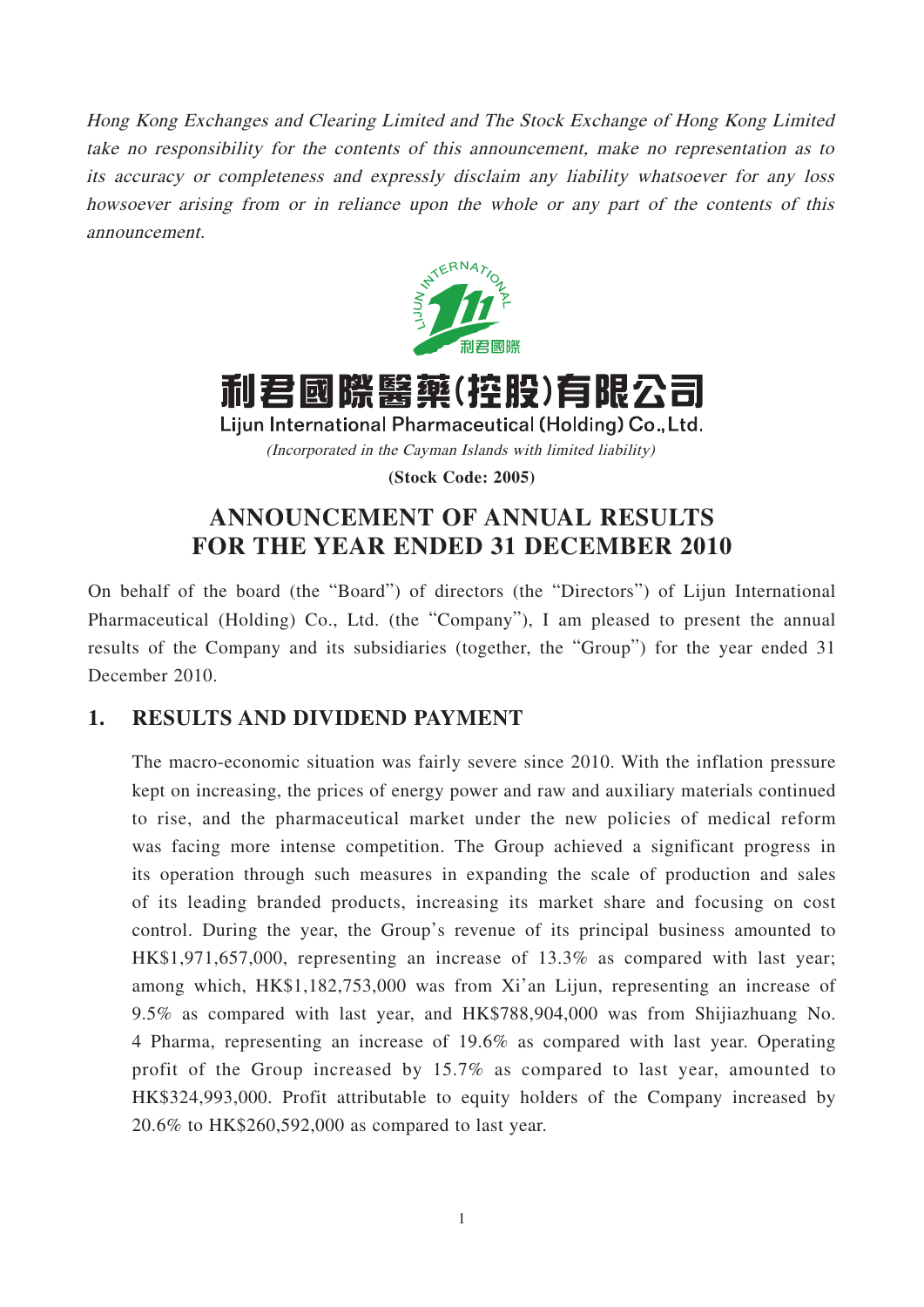The Board recommended the payment of a final dividend of HK\$0.02 per share, and together with the interim dividend of HK\$0.02 per share, total dividends for the year were HK\$96,075,000 or HK\$0.04 per share, representing an increase of 9.6% as compared with the total dividends for last year of HK\$87,638,000.

### **2. REVIEW OF OPERATING RESULTS**

### **Revenue**

For the year ended 31 December 2010, the revenue of the Group amounted to approximately HK\$1,971,657,000, representing an increase of 13.3% as compared with HK\$1,739,628,000 in last year. A breakdown of the revenue of the Group for the year ended 31 December 2010 is set out as follows:

|                                                                                | 2010            |                                                                                                        | 2009      |      | Change |
|--------------------------------------------------------------------------------|-----------------|--------------------------------------------------------------------------------------------------------|-----------|------|--------|
|                                                                                | <b>HK\$'000</b> | $% \mathcal{P}_{\mathcal{A}}^{\mathcal{A}}\left( \mathcal{A} \right) \equiv \mathcal{A}^{\mathcal{A}}$ | HK\$'000  | $\%$ | %      |
| <b>Intravenous Infusion Solution</b><br>(Including: PP Plastic Bottle Infusion | 788,904         | 40.0                                                                                                   | 659,715   | 37.9 | 19.6   |
| Solution                                                                       | 294,500         | 14.9                                                                                                   | 268,063   | 15.4 | 9.9    |
| Non-PVC Soft Bag<br>Infusion Solution)                                         | 246,021         | 12.5                                                                                                   | 154,425   | 8.9  | 59.3   |
| Antibiotics                                                                    | 744,826         | 37.8                                                                                                   | 717,195   | 41.2 | 3.9    |
| (Including: Lijunsha                                                           | 471,362         | 23.9                                                                                                   | 438,155   | 25.2 | 7.6    |
| Paiqi)                                                                         | 133,014         | 6.7                                                                                                    | 112,201   | 6.4  | 18.5   |
| Non-antibiotics finished medicines                                             | 335,552         | 17.0                                                                                                   | 261,704   | 15.0 | 28.2   |
| (Including: Dobesilate)                                                        | 81,971          | 4.2                                                                                                    | 64,017    | 3.7  | 28.0   |
| Lixiding)                                                                      | 35,510          | 1.8                                                                                                    | 24,762    | 1.4  | 43.4   |
| Sales of bulk pharmaceuticals                                                  | 100,654         | 5.1                                                                                                    | 97,833    | 5.6  | 2.9    |
| Others                                                                         | 1,721           | 0.1                                                                                                    | 3,181     | 0.3  | (45.9) |
| <b>Total</b>                                                                   | 1,971,657       | 100                                                                                                    | 1,739,628 | 100  | 13.3   |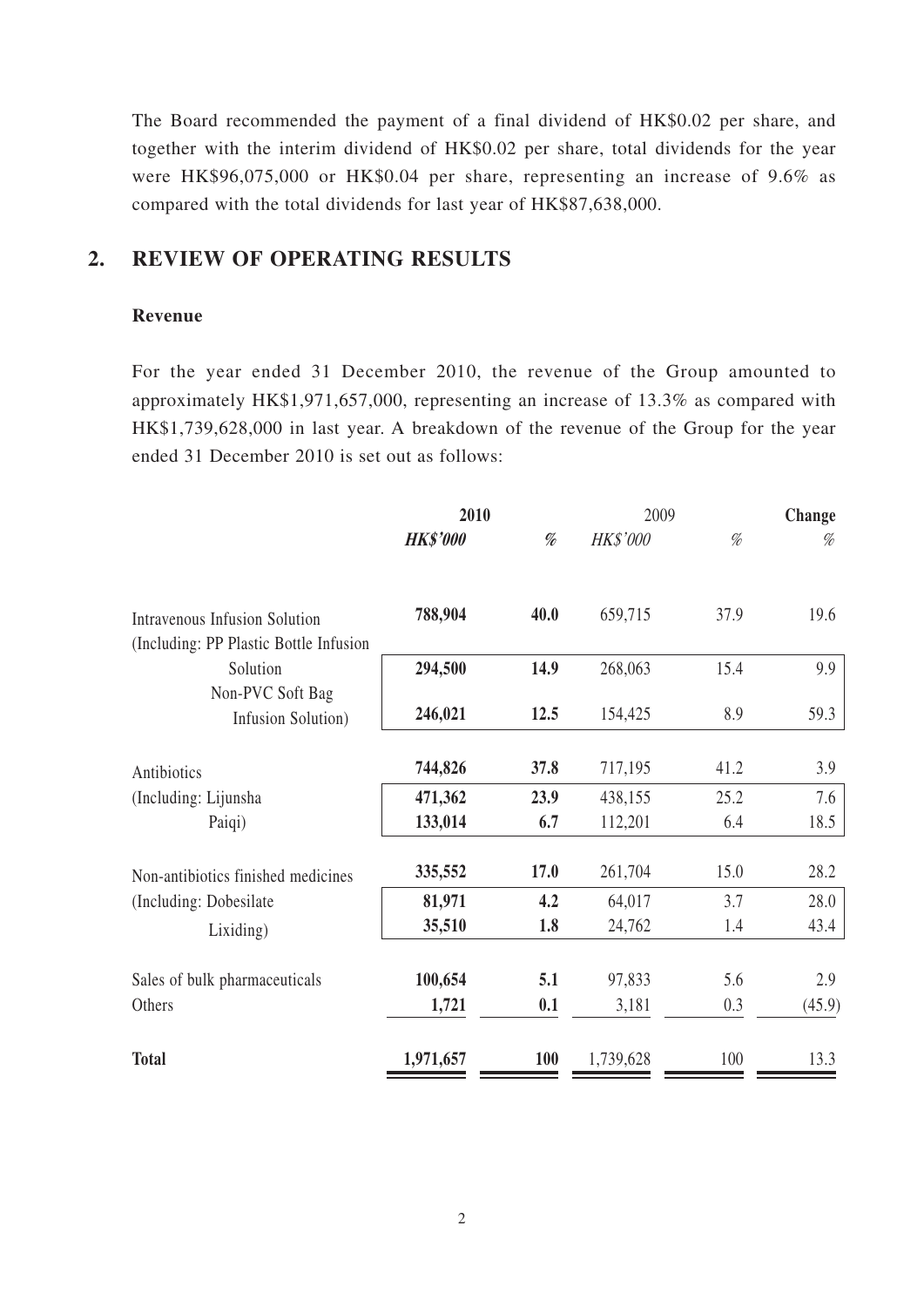### **(1) Product marketing**

# **1. Scale expansion and optimizing the structure of intravenous infusion solutions**

With production capacity expansion, the Group's intravenous infusion solutions business had further enhanced its advantages in scale, quality and cost. Sales revenue of non-PVC soft bag infusion solution and PP plastic bottle infusion solution were increased by 59.3% and 9.9% respectively as compared with last year. Sales revenue of these two infusion solutions to total sales revenue of infusion solution of the Group was 75.6%, up by 5.3% as compared with last year. Sales of therapeutical infusion solution categories also further achieved its growth, representing an increase of 1.7% as compared with last year.

Foreign trade export and processing has continued to record a growth. Currently, we have 17 categories of products registered in 45 countries and regions. Export sales have reached US\$6,560,000, representing an increase of 11.6% as compared with last year.

### **2. Steady development in sales of antibiotics preparation**

Through the monthly direction and assessment to the "three mandatory plans" for strengthening the marketing, distribution and end-user promotion activities, and a series of initiation of secondary distribution and enduser promotion activities, our leading branded product, Lijunsha, recorded sales revenue of HK\$471,362,000, representing an increase of 7.6% as compared with last year, among which, revenue of tablets amounted to HK\$362,393,000, which was of same level as last year; sales of Lijunsha granules amounted to HK\$88,137,000, representing an increase of 59.5% as compared with last year.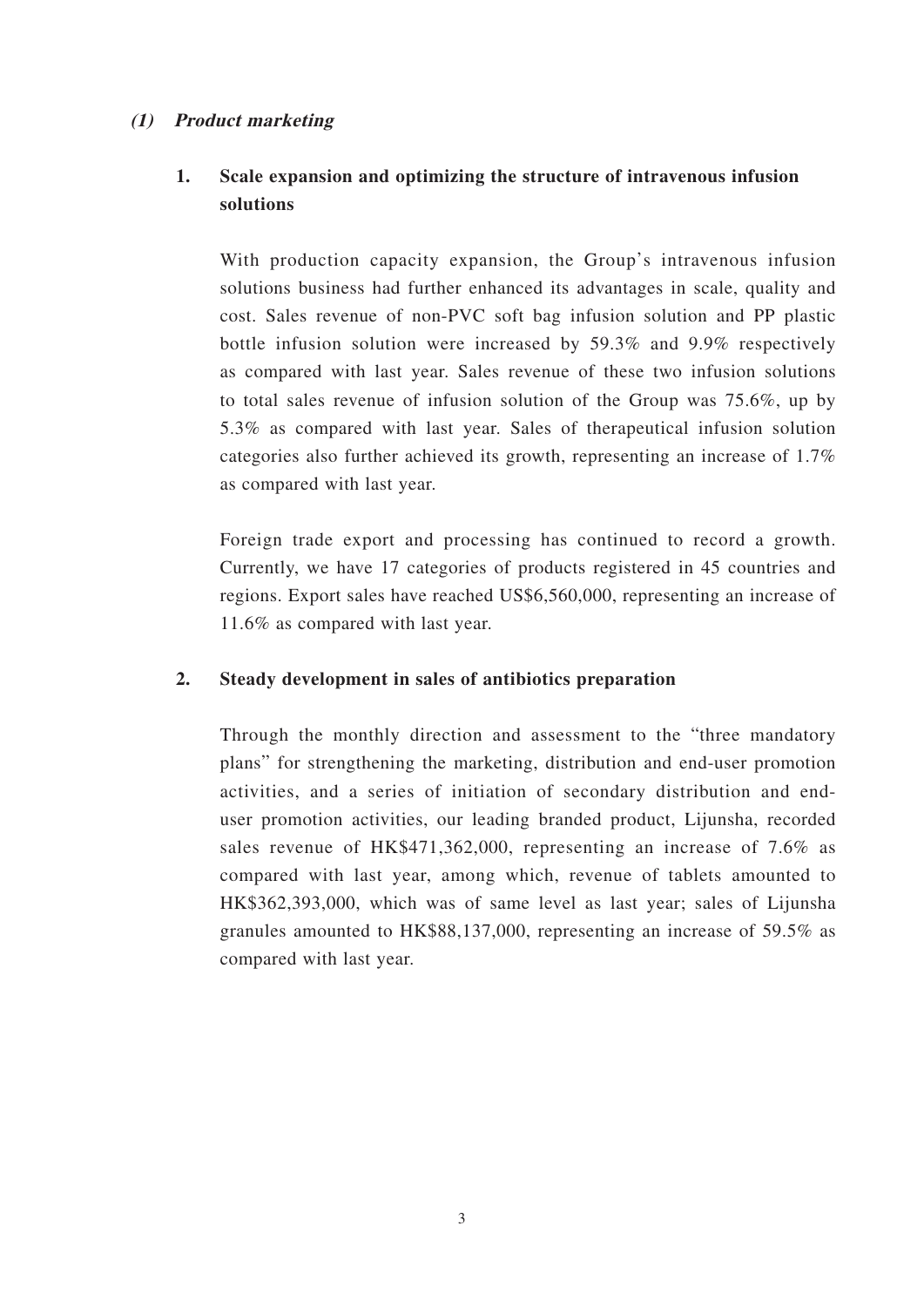As we have leveraged on the brand influence and focused much attention in expanding and maintaining the hospitals, clinics and end-user markets, sales of Paiqi series of products amounted to HK\$133,014,000 in 2010, representing an increase of 18.5% as compared with last year. Paiqi trademark was recognized as a "Chinese well-known trademark" by State Administration for Industry and Commerce of the People's Republic of China, and became the third Chinese well-known trademark of the Group after Lijunsha and Shimen. Sales of our antibiotics preparation, such as Limaixian, cephalosporin series and Ethylsuccinate tablets remained stable.

### **3. Good growth in sales of brand preparation and general medicines**

Through the continuous academic promotion in hospitals and marketing development, sales revenue of Dobesilate amounted to HK\$81,971,000 in 2010, representing an increase of 28.0% as compared with last year. Sales revenue of Lixiding amounted to HK\$35,510,000 in 2010, representing an increase of 43.4% as compared with last year. General medicines sustained a continuous growth, achieved annual sales amounted to HK\$381,550,000 in 2010, representing an increase of 7.2% as compared with last year.

### **4. Sales of OTC products leaping to a new platform**

Sales revenue of new OTC products was HK\$14,620,000, a year-on-year growth of 34.5%. Sales of Kehao tablets for eliminating heats from lungs, relieving cough and dispelling phlegm increased by 66% as compared with last year through vigorous efforts of increasing sales in important regions and peak season promotion; sales of Weikoujia effervescent tablets increased by 45% as compared with last year through the seasonal and ongoing promotions; sales of Lijungai increased 30% as compared with last year through further promotion and marketing. Haogan, a new strategic influenza drug, was launched into the market in the second half of 2010, with encouraging sales trend.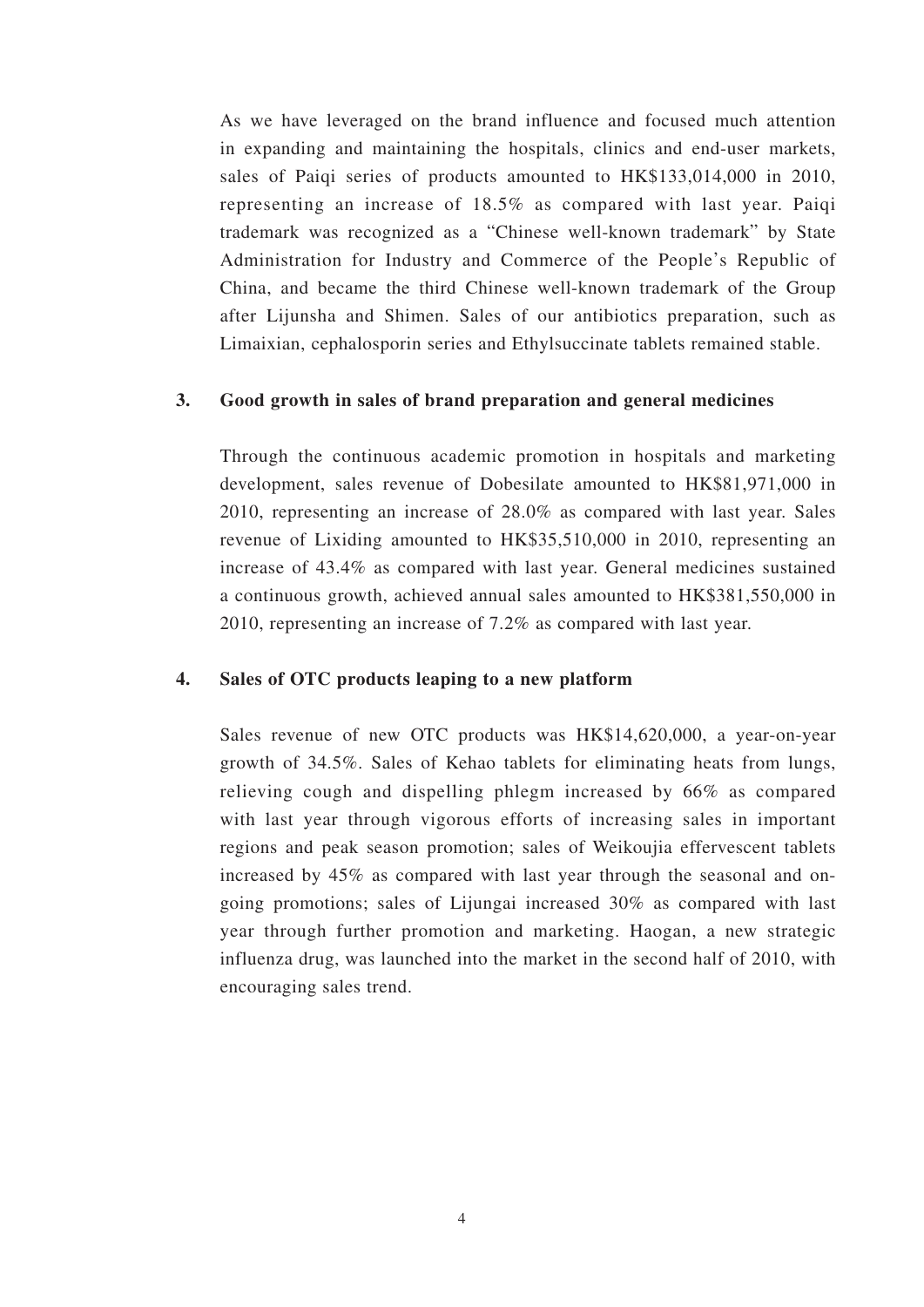### **(2) New product development**

- 1. The "Shaanxi Provincial Innovative Preparation Engineering Center" jointly established by Xi'an Lijun and The Fourth Military Medical University had completed its successful moving-in and laboratory platform construction last year. Five projects including the Type 1.1 Drug Candidates New Drug on Anti Dementia and the New Technology on Erythromycin Ethylsuccinate Crystallization were granted a supporting fund of RMB5,850,000. The Type 1.5 new drug for Anti-influenza, "Compound Dextral Ibuprofen Sustainedrelease Double-layered Tablets", had obtained an authorized national invention patent. The project of Cefepime Lyophilized Powder and Injection was awarded the Second Prize of Xi'an Scientific and Technological Advancement. The Three Projects like the Compound Stomach Medications Double-layered Tablets (the scientific and technological plan project of Xi'an), Lingzhihong raw materials and preparation (the major scientific and technological breakthrough project of Shaanxi Province) and "13115 Innovative Preparation Engineering Center" had completed the concluding inspection and acceptance process. Radix Notoginseng Capsules of Radix Panacis quinquefolii had obtained the health food approval certificate. Three National Class I new medicines, which are under key research and development, were progressing steadily.
- 2. The Class II new drug Arbidol Hydrochloride Capsules developed by Shijiazhuang No. 4 Pharma was listed as a recommended anti-Influenza A (H1N1) medicine by Ministry of Health. The "Eleventh Five-Year" technology support key project subject of Safety Research Study on Medicines and Packaging Materials Compatibility of the State undertaken by the Group was successfully completed and reported. This subject would play a positive role in promoting the supervision and inspection technology of domestic infusion solution products, improving the safety evaluation standards for relevant medicines, and expanding our influence in the industry. The Group obtained production permit for its new products like the Compound Mannitol Injection, Xantinol Nicotinate and Sodium Chloride Injection, and Buflomedil Hydrochloride Sodium Chloride Injection, clinical permit for Valaciclovir Hydrochloride Tablets, specifications add-in permit for Ambroxol Hydrochloride Glucose Injection (7.5mg and 15mg) and 104 permits for the registration of other medicines and packaging materials. The Group applied for 2 invention patents for infusion solution related technology.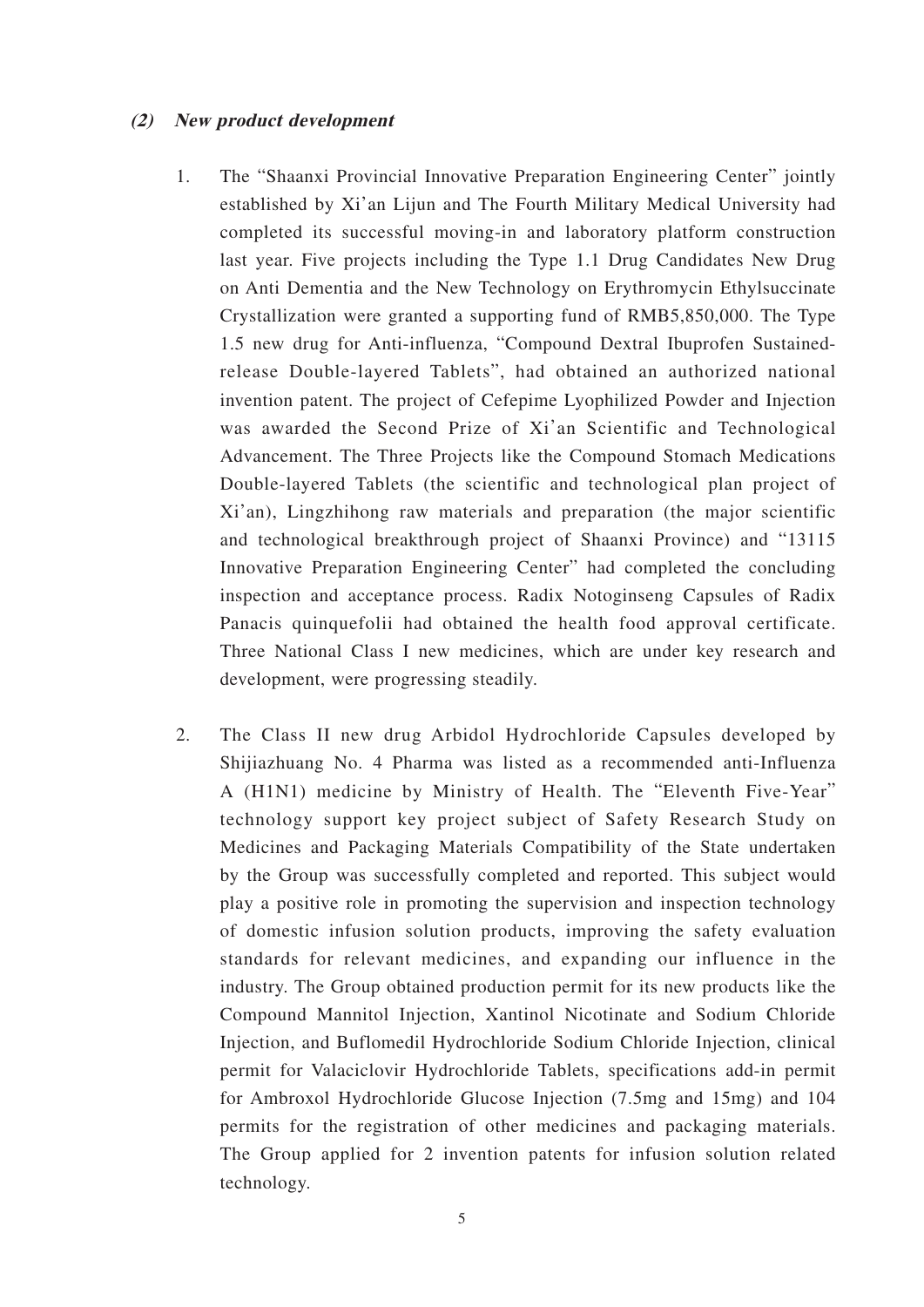#### **(3) Construction of new projects**

The key projects in Hebei Province such as the modernized soft-packaging infusion solution project and its ancillary logistics warehouse were progressing smoothly. This project was designed in full compliance to European Union certification standards, and its major equipments will be imported from abroad. The project is focusing on producing single-chamber bag, multiple-chamber bag, single-outlet pipe and double-outlet pipe soft bag infusion solution products and expanding the supply capacity of soft bag market, for coping with the changes in demand arising from the adjustment to the infusion solution market, promoting the enterprise's scale competition level and further consolidating its leading position in domestic infusion solution production. The pharmaceutical ingredient projects of Hydroxyethyl Starch and Azithromycin, constructed to complement the big infusion solutions preparation had entered into the workshop exterior installation stage. The above construction projects were planned to be formally put into production during the year.

The project of the joint venture "Jilin LJDB Pharmaceutical Ltd.", set up between the Group and Tonghua Dongbao Pharmaceutical was still under approval process due to some difficulties in transferring the pharmaceutical production license approval from joint venture partner to the joint venture. The joint venture partner was working hard to complete the transfer process. At present, no fund was being invested by us.

### **3. DEVELOPMENT OUTLOOK**

Looking forward to 2011, With the gradual in-depth of the national medical reform, it is probable that some new policies and measures would be launched, and they would further impact adversely on the whole pharmaceutical industry. The Group will face a more severe situation in business operation, especially the increase of reducing objective favourable factors: (1) price reduction policy of the Group's main leading products; (2) increase in raw material prices (especially for petroleum related raw materials) and increase in power and labor costs; and (3) imposition of urban construction tax and supplemental education tax. The above three factors caused a significant trimming down in operating profit of the Group, and brought a major challenge to its operation.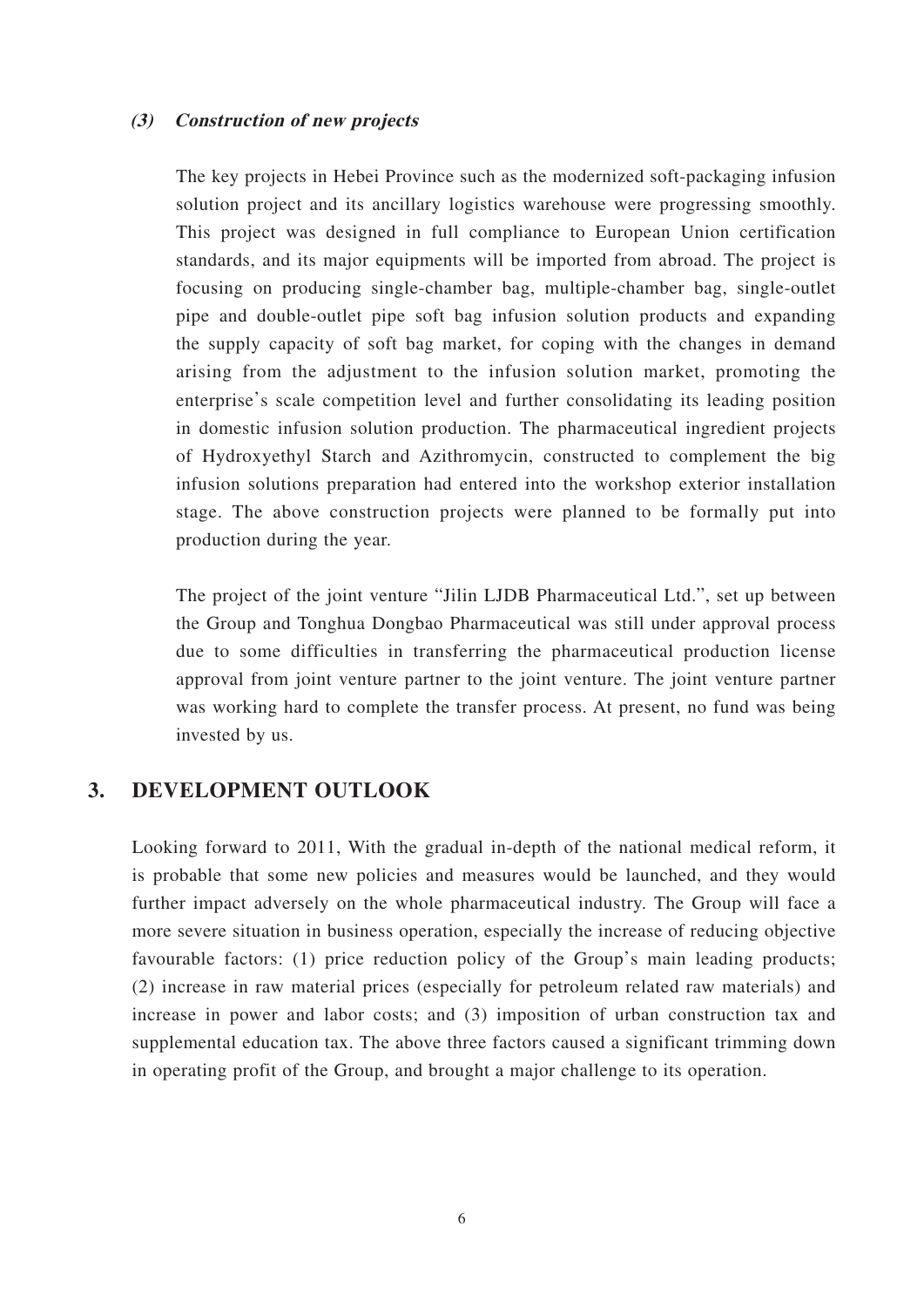In response to the critical situation, the Group will adopt the following measures:

### **(1) Further enhance the market prominent position of infusion solution products**

We will further advance the adjustment to the product and sales structure of infusion solution business and accelerate the transformation of growing methods. On the basis of improving the ability to quickly respond to market, we will implement the tailor-made differentiated marketing strategies, strengthen the product sales of PP plastic bottle and Non-PV soft bag, especially the therapeutical infusion solutions, reduce the production and sales of general conventional infusion solutions, and increase PP plastic bottle and Non-PVC soft bag infusion solutions and therapeutical categories like Ambroxol, Amino Acid, Mannitol, Hydroxyethyl Starch, Ozagrel, Gatifloxacine, Fluconazole. At the same time, with the advantages of using self-produced raw materials of Hydroxyethyl Starch, we will increase the sales of our infusion variety. We will strengthen the strategic partnership with major hospitals and enterprises, boost up end-user sales, consolidate the existing market and develop new markets.

We will earnestly plan and implement key technological renovation projects. We will carry out an in-depth analysis on the changing trend of new industry competition situation, couple with the implementation of new GMP version, implement the modern infusion solution preparations and its ancillary projects and the construction pace of pharmaceutical ingredients project. The above will push forward and affect the corporate future development to ensure such project will be completed and commence operation during the year.

### **(2) Increase antibiotics sales through prices reduction**

Under the new situation of national prices reduction, we will focus on direction and assessment "three mandatary plans" like the additional sales, distribution and end-user promotion for our leading branded product, Lijunsha, continue to strengthen market control, and further improve market penetration rate. We will make emphasis on launching the new 30s Lijunsha tablet specifications. We will pay high attention to the sales volume expansion of Lijunsha granules and capsules and will strive to realize a steady growth for overall sales of Lijunsha for the year.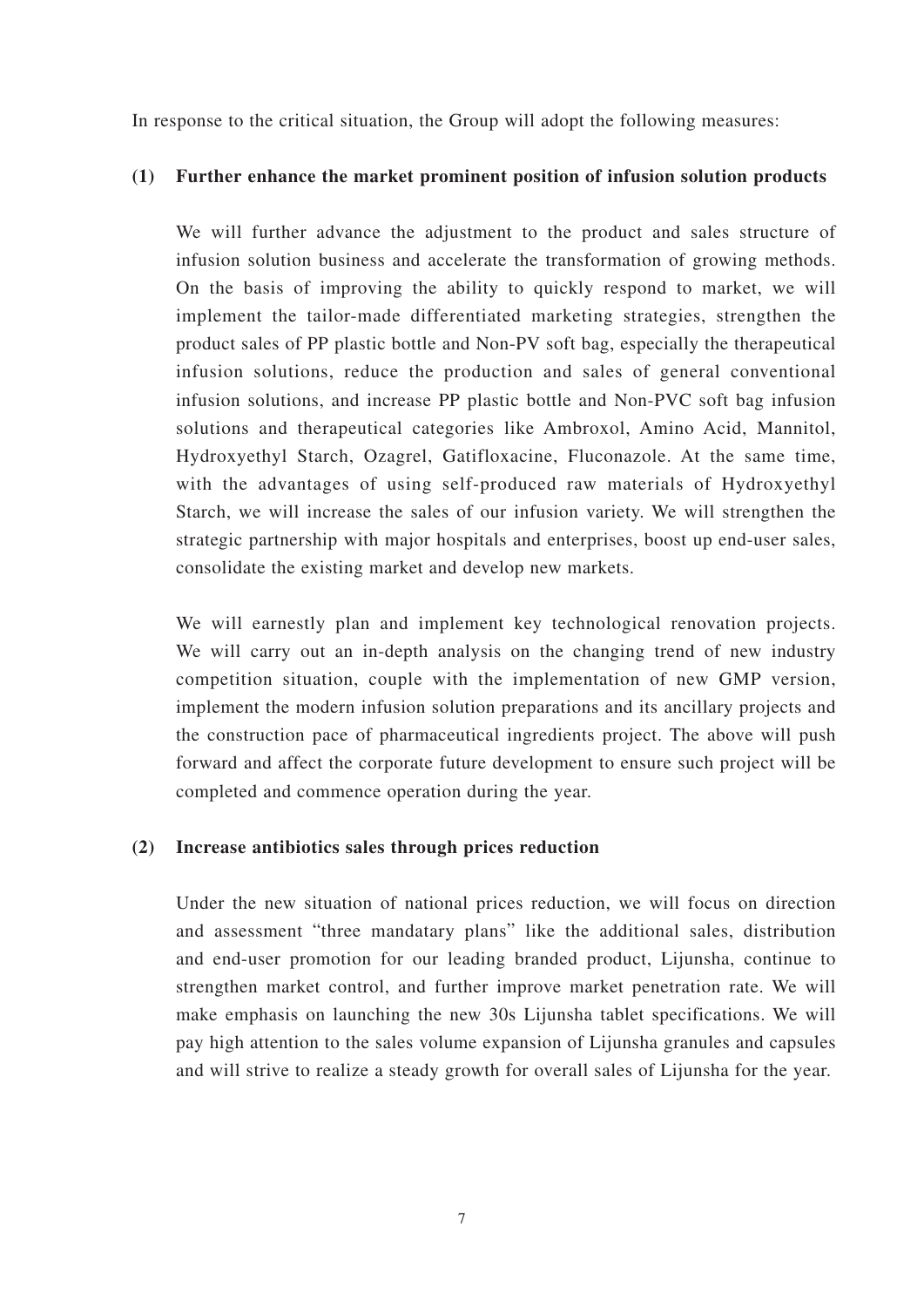We will capture the opportunities that Paiqi series of products are being newly recognized as "Chinese well-known Trademark" and give prominence to the brand propaganda and quality shaping. Whilst striving for increasing the sales of lyophilized powder injection, we will strive for promoting the Paiqi oral intake series (dispersible tablets, capsules and dry suspension) and its sales volume increase. Sales of Limaixian and cephalosporin powder injection products will operate based on its scale of production and will strive to achieve a significant growth for these products in a careful and intensive cultivation manner.

### **(3) Nurture proactively the growing points of new products**

Dobesilate is the premier brand of the PRC microcirculation medicines that we have devoted tremendous resources and carefully nurtured in recent years. While strengthening our efforts in the development of hospital market and academic promotion, and securing the sales of prescription Dobesilate in 2011, we will further intensify the development of the OTC Dobesilate market and strive to make this "double span" product exceeding the HK\$100,000,000 sales mark, whereby becoming the third preparation product of the Company achieving an annual sales of over HK\$100,000,000. With the 50mg infusion solutions as the main product, we will focus on the hospitals and departments small-scale promotion conference for Lixiding and strive to achieve a sustainable and steady growth of sales for the year.

For influenza drugs like Haogan, we will enhance the organization of team building, value the national agency layout, attach importance to drugstores marketing, as well as intensify our efforts in propaganda and promotion, and endeavour to achieve larger sales of Haogan for the year. The featured OTC products like Kehao, Weikoujia, Lijungai, Zijin, Lingzhihong and Shentai oral liquids will, in the context of very limited advertising and promotion expenses, focus on the effective promotion and marketing, nurturing the loyal consumer base, and endeavour to achieve continuing fast growth of sales of such OTC products.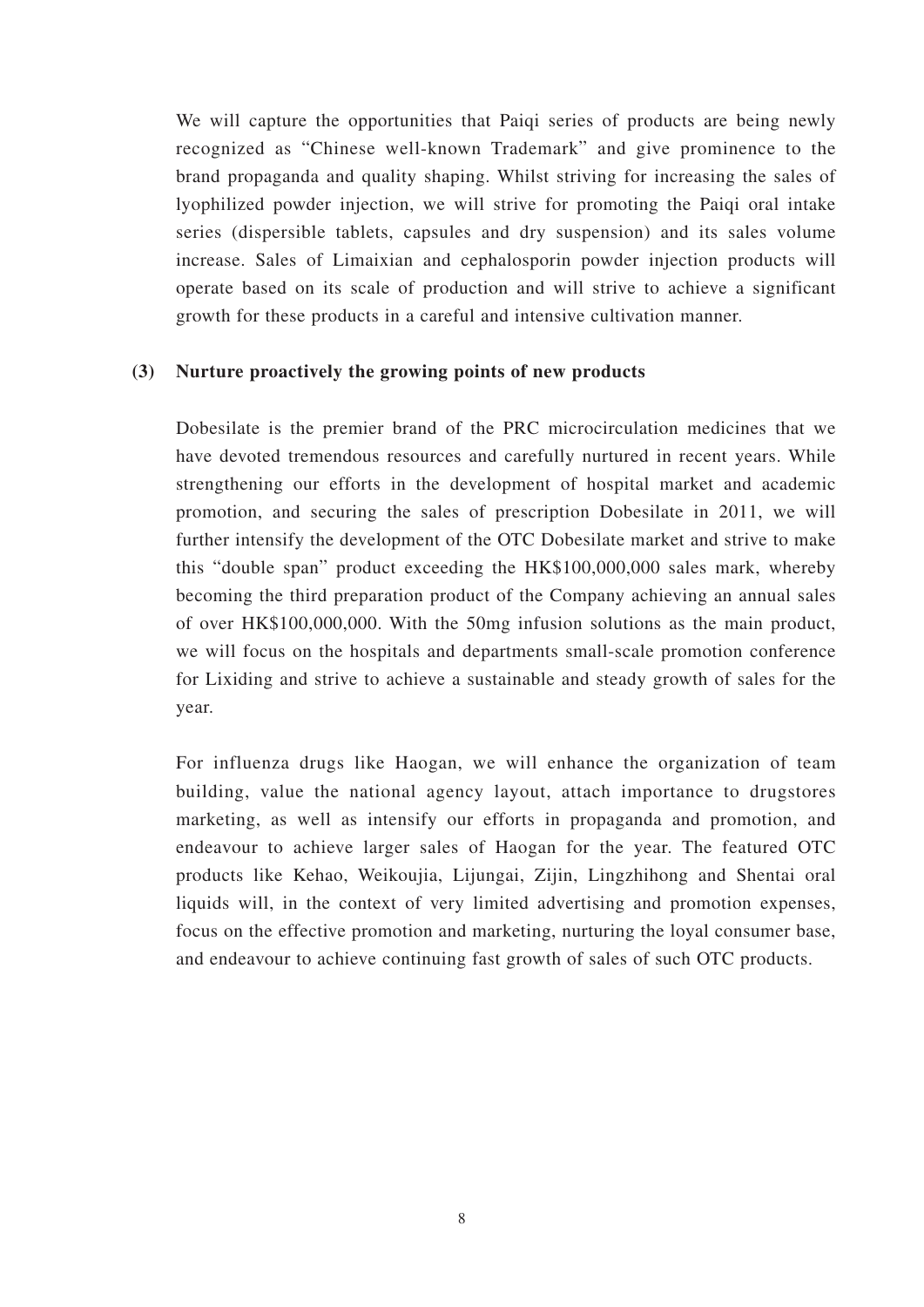#### **(4) Remain the marketing of general medicine and foreign trading**

We will further develop the marketing idea and restructuring change in the sales of general medicine, emphasizing on the bidding and supplement, paying attention to selecting the relative advantageous featured products to further expand sale volumes, and endeavour to realize sales of RMB346,000,000 for the year. For foreign sales of featured preparation, we will further develop overseas markets and endeavour to realize a significant breakthrough of its exports.

### **(5) Accelerate new products development**

We will try our best to obtain the production permits for our 10 new products in the year, including Compound Metformin Hydrochloride and Glipizide Tablets, Cetirizine Hydrochloride Tablets, Cefixime Orally Disintegrating Tablets, Glycine Irrigation Solution, Levofloxacin Lactate and Sodium Chloride Injection and Lingzhihong Capsules. During the year, we will strive to achieve breakthroughs in major key products under accelerating research including the Type 1.1 new drug for curing Alzheimer's disease, Type 1.5 new drug for gastric mucosal protection functions, Type 1.5 new drug for anti-influenza, Arbidol Hydrochloride Dry Suspension and Levamlodipine Besylate Tablets. By further leveraging on the scientific and research platforms such as the Lijun new medicine research institute, post-doctoral workstation in scientific research, national technology center, injection engineering technological center and innovative preparation engineering technical research center, we will strengthen our co-operation with national level scientific research institutions, introduce pioneers in scientific technology and post-doctoral research fellows and establish expert database in science and technology to improve our capabilities in research and development, providing strong support for the corporate development.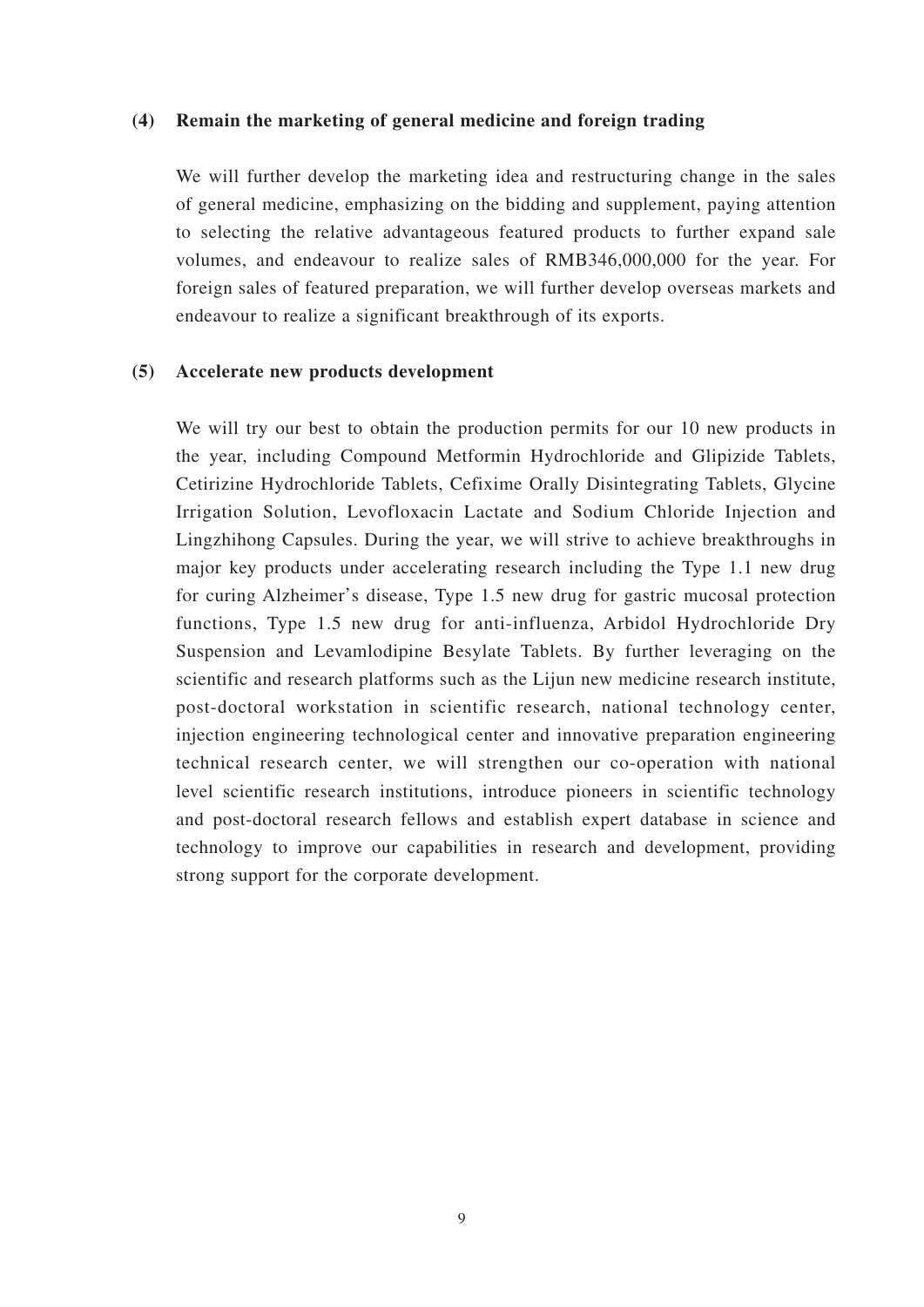### **(6) Focus on expanding production and re-engineering of three major projects**

To couple with the development plan under "the 12th Five Year Plan", in 2011, Xi'an Lijun will first commence the capacity expansion and re-engineering project of 15 billion tablets, and strive to complete the major construction by the end of the year. The capacity expansion and re-engineering projects for lyophilized powder injection and liquid injection will complete the proofing work in the first half year and submit to the Company for decision-making.

In general, our operation will be facing tremendous challenges, severe situations and unprecedented difficulties in 2011. However, we are confident about the development of the Company. With the grim objective situation, we will conquer all difficulties through the indomitable fightings and persistant efforts to consolidate and develop our advantages and strive for higher market share, and thus continue to create better returns to our investors.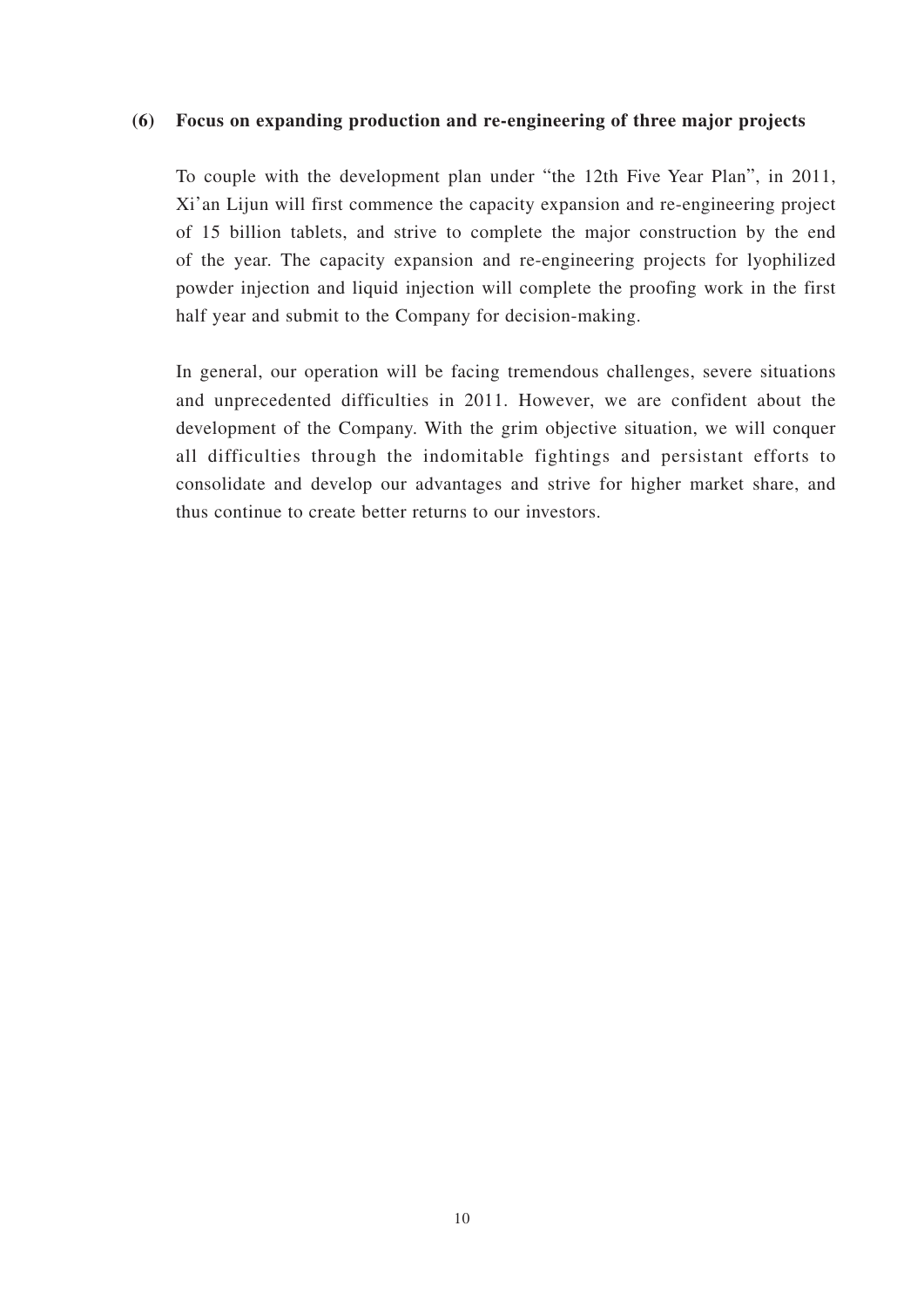# **CONSOLIDATED STATEMENT OF COMPREHENSIVE INCOME**

For the year ended 31 December 2010 (All amounts in HK\$ unless otherwise stated)

|                                                                                                                     | <b>Note</b>                      | 2010<br><b>HK\$'000</b>           | 2009<br>HK\$'000                   |
|---------------------------------------------------------------------------------------------------------------------|----------------------------------|-----------------------------------|------------------------------------|
| Revenue<br>Cost of sales                                                                                            | $\mathfrak{Z}$<br>10             | 1,971,657<br>(980, 031)           | 1,739,628<br>(880, 264)            |
| Gross profit                                                                                                        |                                  | 991,626                           | 859,364                            |
| Selling and marketing costs<br>General and administrative expenses<br>Other gains – net                             | 10<br>10<br>$\mathfrak{Z}$       | (461,270)<br>(215, 429)<br>10,066 | (424, 433)<br>(175, 555)<br>21,404 |
| <b>Operating profit</b>                                                                                             |                                  | 324,993                           | 280,780                            |
| Finance income<br>Finance costs                                                                                     | $\overline{A}$<br>$\overline{4}$ | 4,540<br>(23, 852)                | 1,331<br>(41, 114)                 |
| Finance costs – net                                                                                                 |                                  | (19,312)                          | (39, 783)                          |
| Profit before income tax<br>Income tax expense                                                                      | 5                                | 305,681<br>(44,992)               | 240,997<br>(24, 803)               |
| Profit for the year                                                                                                 |                                  | 260,689                           | 216,194                            |
| Other comprehensive income:                                                                                         |                                  |                                   |                                    |
| Currency translation differences                                                                                    |                                  | 63,740                            | 2,422                              |
| Total comprehensive income for the year                                                                             |                                  | 324,429                           | 218,616                            |
| Profit attributable to:<br>Equity holders of the Company<br>Non-controlling interests                               |                                  | 260,592<br>97                     | 216,095<br>99                      |
|                                                                                                                     |                                  | 260,689                           | 216,194                            |
| Total comprehensive income attributable to:                                                                         |                                  |                                   |                                    |
| Equity holders of the Company<br>Non-controlling interests                                                          |                                  | 324,295<br>134                    | 218,517<br>99                      |
|                                                                                                                     |                                  | 324,429                           | 218,616                            |
| Earnings per share for profit attributable to<br>the equity holders of the Company<br>(expressed in HK\$ per share) |                                  |                                   |                                    |
| - Basic                                                                                                             | 6                                | 0.113                             | 0.106                              |
| - Diluted                                                                                                           | 6                                | 0.113                             | 0.105                              |
| <b>Dividends</b>                                                                                                    | 7                                | 96,075                            | 87,638                             |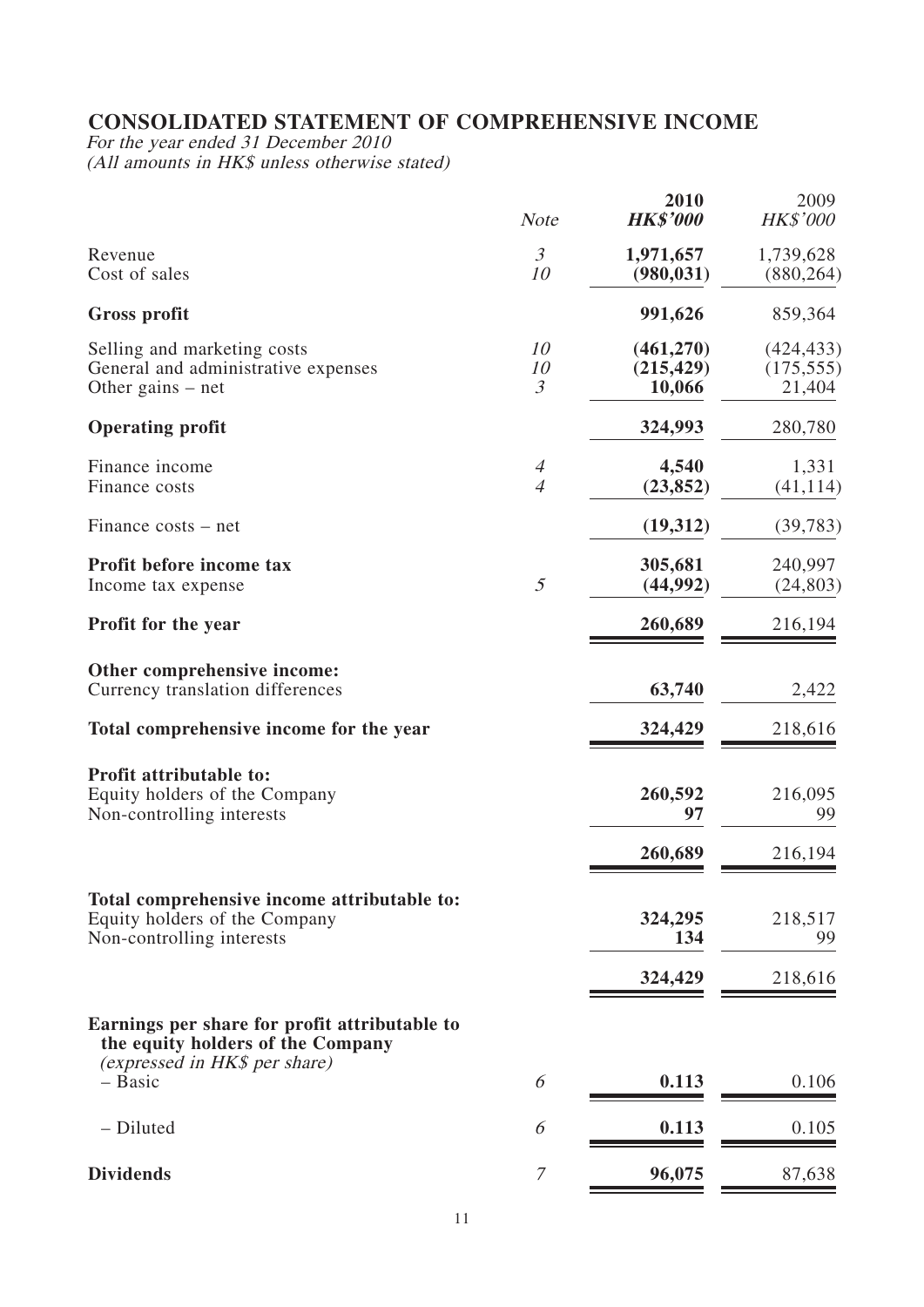# **CONSOLIDATED BALANCE SHEET**

As at 31 December 2010 (All amounts in HK\$ unless otherwise stated)

|                                                                       |             | As at           | As at           | As at           |
|-----------------------------------------------------------------------|-------------|-----------------|-----------------|-----------------|
|                                                                       |             | 31 December     | 31 December     | 1 January       |
|                                                                       |             | 2010            | 2009            | 2009            |
|                                                                       | <b>Note</b> | <b>HK\$'000</b> | <b>HK\$'000</b> | <b>HK\$'000</b> |
|                                                                       |             |                 | (restated)      | (restated)      |
| <b>ASSETS</b>                                                         |             |                 |                 |                 |
| <b>Non-current assets</b>                                             |             |                 |                 |                 |
| Land use rights                                                       |             | 215,565         | 209,247         | 214,036         |
| Property, plant and equipment                                         |             | 994,067         | 823,174         | 792,855         |
| Intangible assets                                                     |             | 551,977         | 550,225         | 566,440         |
| Deferred income tax assets                                            |             | 21,200          | 17,037          | 15,626          |
| Available-for-sale financial assets                                   |             | 152             | 147             | 146             |
|                                                                       |             | 1,782,961       | 1,599,830       | 1,589,103       |
| <b>Current assets</b>                                                 |             |                 |                 |                 |
| Inventories                                                           |             | 298,607         | 229,377         | 225,783         |
| Trade and bills receivables                                           | 8           | 484,968         | 408,394         | 414,103         |
| Financial assets at fair value through<br>profit or loss              |             |                 | 87              | 2,608           |
| Prepayments, deposits and other                                       |             |                 |                 |                 |
| receivables                                                           |             | 176,733         | 68,945          | 44,165          |
| Pledged bank deposits                                                 |             | 30,531          | 8,662           | 16,232          |
| Cash and cash equivalents                                             |             | 598,911         | 184,964         | 219,453         |
|                                                                       |             | 1,589,750       | 900,429         | 922,344         |
| <b>Total assets</b>                                                   |             | 3,372,711       | 2,500,259       | 2,511,447       |
| <b>EQUITY</b>                                                         |             |                 |                 |                 |
| Capital and reserves attributable to<br>equity holders of the Company |             |                 |                 |                 |
| Share capital                                                         |             | 55,905          | 48,894          | 46,959          |
| Reserves                                                              |             |                 |                 |                 |
| - Proposed final dividend                                             |             | 48,977          | 42,398          | 20,270          |
| - Others                                                              |             | 2,250,237       | 1,533,484       | 1,301,615       |
|                                                                       |             | 2,355,119       | 1,624,776       | 1,368,844       |
| <b>Non-controlling interests</b>                                      |             | 1,178           | 1,044           | 945             |
| <b>Total equity</b>                                                   |             | 2,356,297       | 1,625,820       | 1,369,789       |
|                                                                       |             |                 |                 |                 |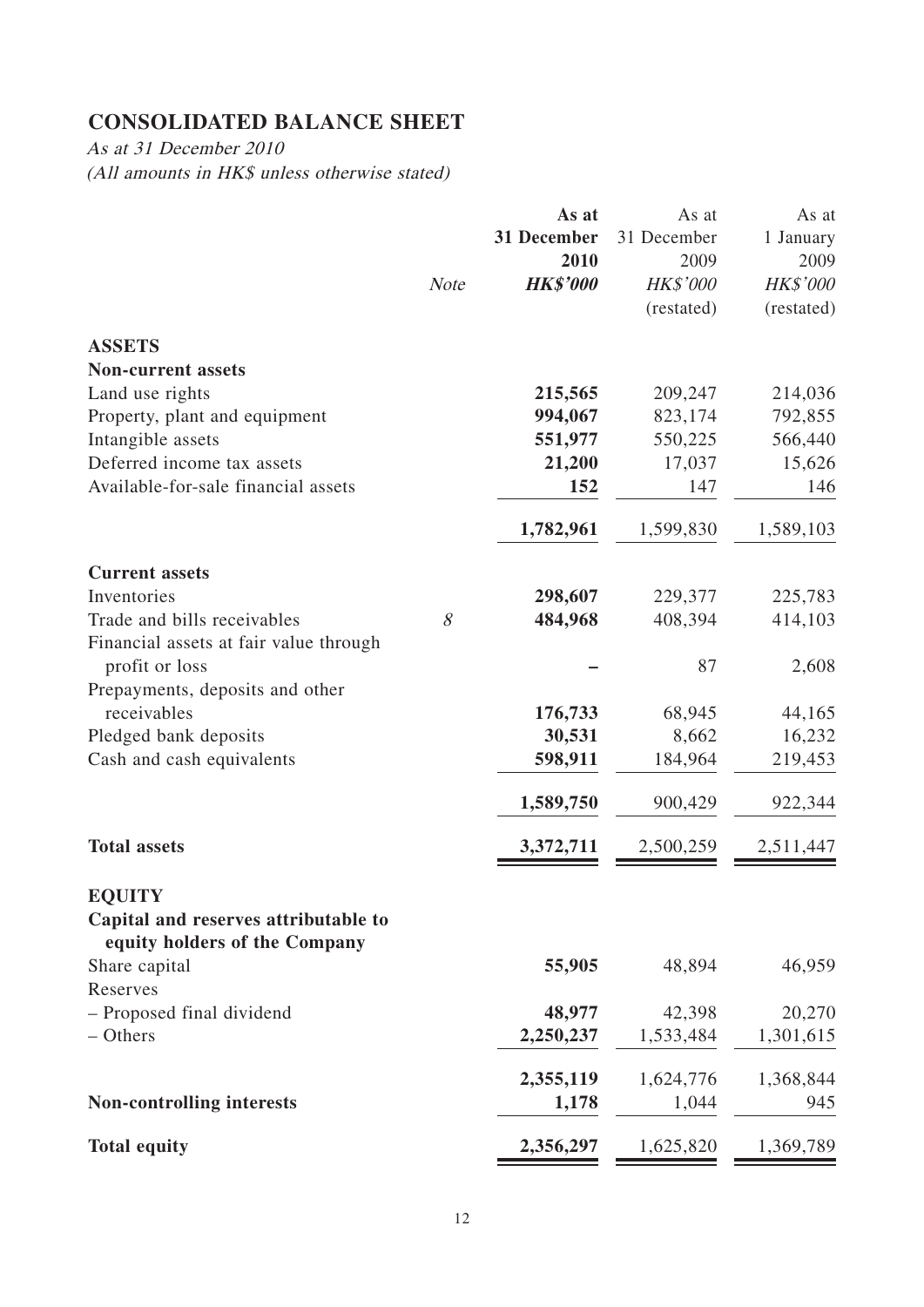# **CONSOLIDATED BALANCE SHEET**

As at 31 December 2010 (All amounts in HK\$ unless otherwise stated)

|                                                      | <b>Note</b> | As at<br>31 December<br>2010<br><b>HK\$'000</b> | As at<br>31 December<br>2009<br><b>HK\$'000</b> | As at<br>1 January<br>2009<br><b>HK\$'000</b> |
|------------------------------------------------------|-------------|-------------------------------------------------|-------------------------------------------------|-----------------------------------------------|
|                                                      |             |                                                 | (restated)                                      | (restated)                                    |
| <b>LIABILITIES</b><br><b>Non-current liabilities</b> |             |                                                 |                                                 |                                               |
| <b>Borrowings</b>                                    |             | 66,594                                          | 53,172                                          | 22,678                                        |
| Convertible bonds                                    |             |                                                 |                                                 | 132,720                                       |
| Deferred income tax liabilities                      |             | 26,250                                          | 28,474                                          | 37,019                                        |
| Deferred revenue                                     |             | 4,818                                           | 4,657                                           | 4,649                                         |
| Long-term payables                                   |             | 15,058                                          | 15,189                                          | 15,661                                        |
|                                                      |             | 112,720                                         | 101,492                                         | 212,727                                       |
| <b>Current liabilities</b>                           |             |                                                 |                                                 |                                               |
| Trade and bills payables                             | 9           | 206,322                                         | 143,942                                         | 143,046                                       |
| Advanced receipts from customers                     |             | 23,276                                          | 16,067                                          | 15,978                                        |
| Accruals and other payables                          |             | 289,832                                         | 138,894                                         | 195,876                                       |
| Income tax payable                                   |             | 17,712                                          | 13,248                                          | 6,317                                         |
| <b>Borrowings</b>                                    |             | 366,552                                         | 460,796                                         | 567,714                                       |
|                                                      |             | 903,694                                         | 772,947                                         | 928,931                                       |
| <b>Total liabilities</b>                             |             | 1,016,414                                       | 874,439                                         | 1,141,658                                     |
| <b>Total equity and liabilities</b>                  |             | 3,372,711                                       | 2,500,259                                       | 2,511,447                                     |
| Net current assets/(liabilities)                     |             | 686,056                                         | 127,482                                         | (6,587)                                       |
| <b>Total assets less current liabilities</b>         |             | 2,469,017                                       | 1,727,312                                       | 1,582,516                                     |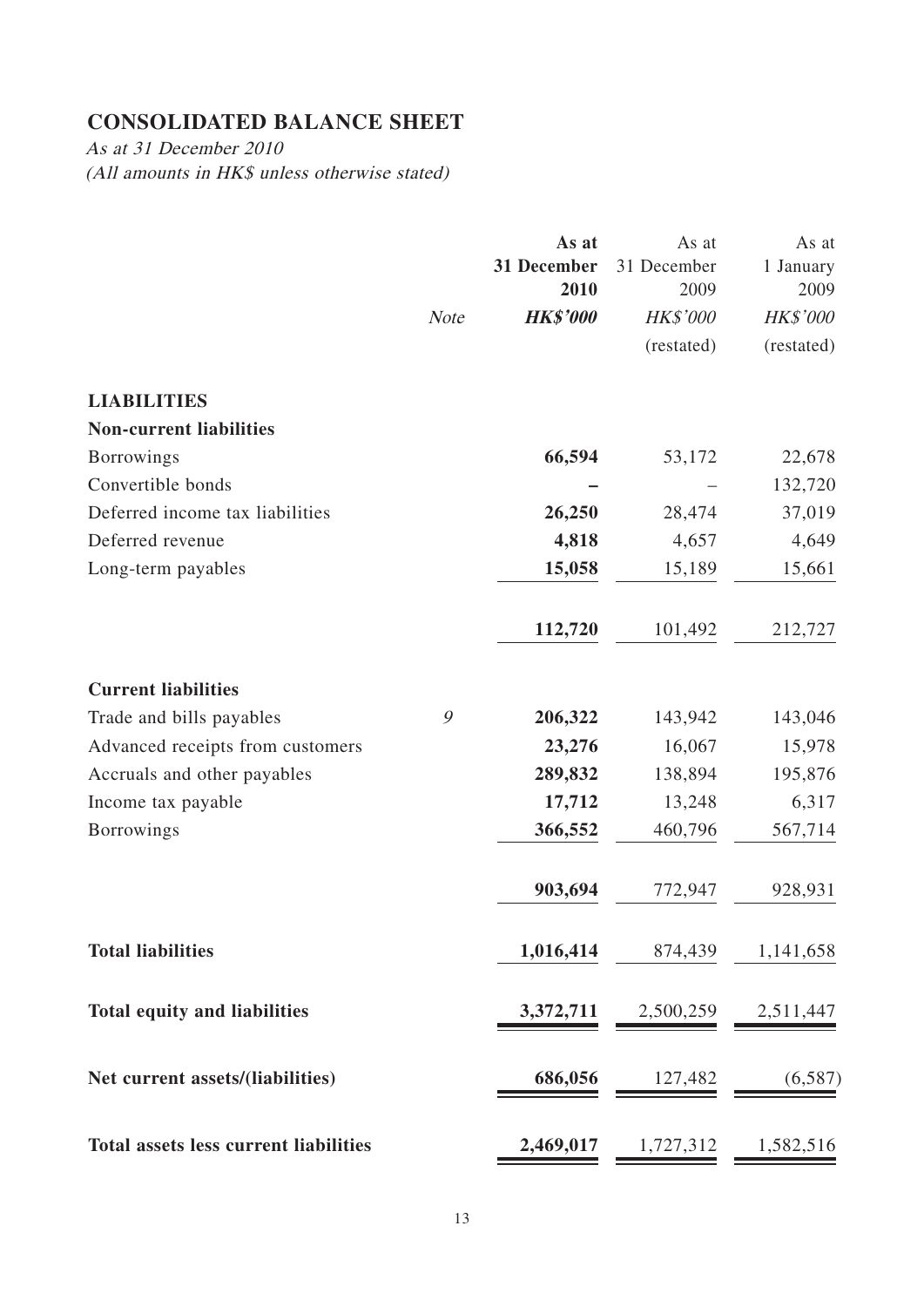# **SELECTED NOTES TO THE CONSOLIDATED FINANCIAL STATEMENTS**

(All amounts in HK\$ unless otherwise stated)

#### **1. Basis of preparation**

These consolidated financial statements are presented in Hong Kong Dollars ("HK\$"), unless otherwise stated.

The consolidated financial statements of the Group have been prepared in accordance with Hong Kong Financial Reporting Standards ("HKFRS") issued by the Hong Kong Institute of Certified Public Accountants ("HKICPA"). The consolidated financial statements have been prepared under the historical cost convention, as modified by the revaluation of financial assets at fair value through profit or loss.

The preparation of financial statements in conformity with HKFRS requires the use of certain critical accounting estimates. It also requires management to exercise its judgment in the process of applying the Group's accounting policies.

#### **(a) New and amended standards adopted by the Group**

The following new standards and amendments to standards are mandatory for the first time for the financial year beginning 1 January 2010.

• HKFRS 3 (revised), 'Business combinations', and consequential amendments to HKAS 27, 'Consolidated and separate financial statements', HKAS 28, 'Investments in associates', and HKAS 31, 'Interests in joint ventures', are effective prospectively to business combinations for which the acquisition date is on or after the beginning of the first annual reporting period beginning on or after 1 July 2009.

The revised standard continues to apply the acquisition method to business combinations but with some significant changes compared with HKFRS 3. For example, all payments to purchase a business are recorded at fair value at the acquisition date, with contingent payments classified as debt subsequently re-measured through the statement of comprehensive income. There is a choice on an acquisition-by-acquisition basis to measure the non-controlling interest in the acquiree either at fair value or at the non-controlling interest's proportionate share of the acquiree's net assets. All acquisition-related costs are expensed.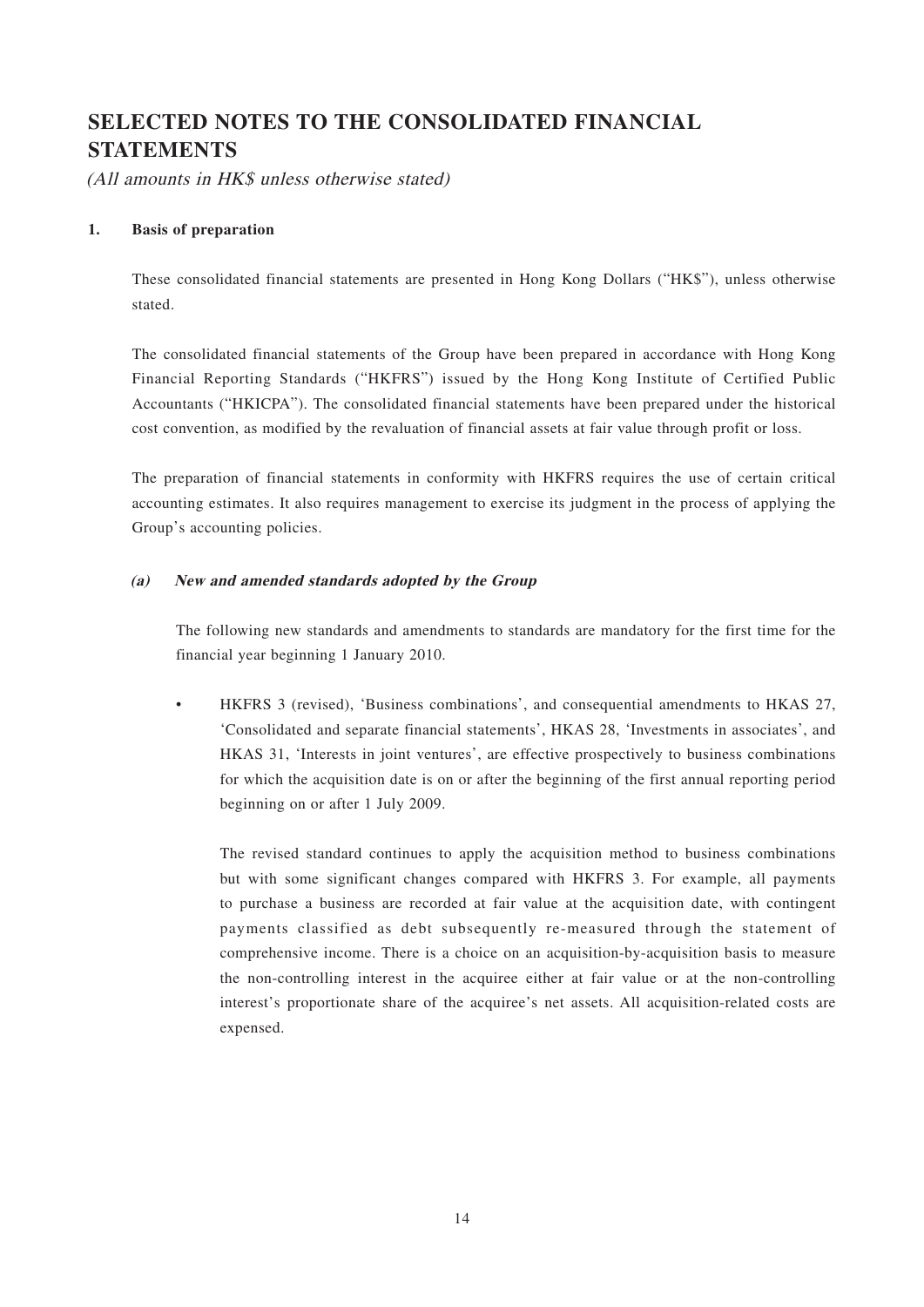- HKAS 27 (revised) requires the effects of all transactions with non-controlling interests to be recorded in equity if there is no change in control and these transactions will no longer result in goodwill or gains and losses. The standard also specifies the accounting when control is lost. Any remaining interest in the entity is re-measured to fair value, and a gain or loss is recognised in profit or loss. Adoption of HKAS 27 (revised) does not have any impact on the current period, as none of the non-controlling interests have a deficit balance; there have been no transactions whereby an interest in an entity is retained after the loss of control of that entity, and there have been no transactions with non-controlling interests.
- HKAS 17 (amendment), 'Leases', deletes specific guidance regarding classification of leases of land, so as to eliminate inconsistency with the general guidance on lease classification. As a result, leases of land should be classified as either finance or operating lease using the general principles of HKAS 17, i.e. whether the lease transfers substantially all the risks and rewards incidental to ownership of an asset to the lessee. Prior to the amendment, land interest which title is not expected to pass to the Group by the end of the lease term was classified as operating lease under "Land use rights", and amortised over the lease term.

HKAS 17 (amendment) has been applied retrospectively for annual periods beginning 1 January 2010 in accordance with the effective date and transitional provisions of the amendment. The Group has reassessed the classification of unexpired leasehold land and land use rights as at 1 January 2010 on the basis of information existing at the inception of those leases, and considered this amendment did not have any impact to the Group as all the leases of land should still be classified as operating lease under HKAS 17 (amendment).

- HKAS 36 (amendment), 'Impairment of assets', effective 1 January 2010. The amendment clarifies that the largest cash-generating unit (or group of units) to which goodwill should be allocated for the purposes of impairment testing is an operating segment, as defined by paragraph 5 of HKFRS 8, 'Operating segments' (that is, before the aggregation of segments with similar economic characteristics). The Group has treated the largest cash-generating unit to which goodwill is allocated for the purposes of impairment testing as an operating segment and the amendment does not have any impact on the Group's or Company's financial statements.
- HKAS 38 (amendment), 'Intangible assets', effective 1 January 2010. The amendment clarifies guidance in measuring the fair value of an intangible asset acquired in a business combination and permits the grouping of intangible assets as a single asset if each asset has similar useful economic lives.

Detailed changes in accounting policies are disclosed in annual report 2010.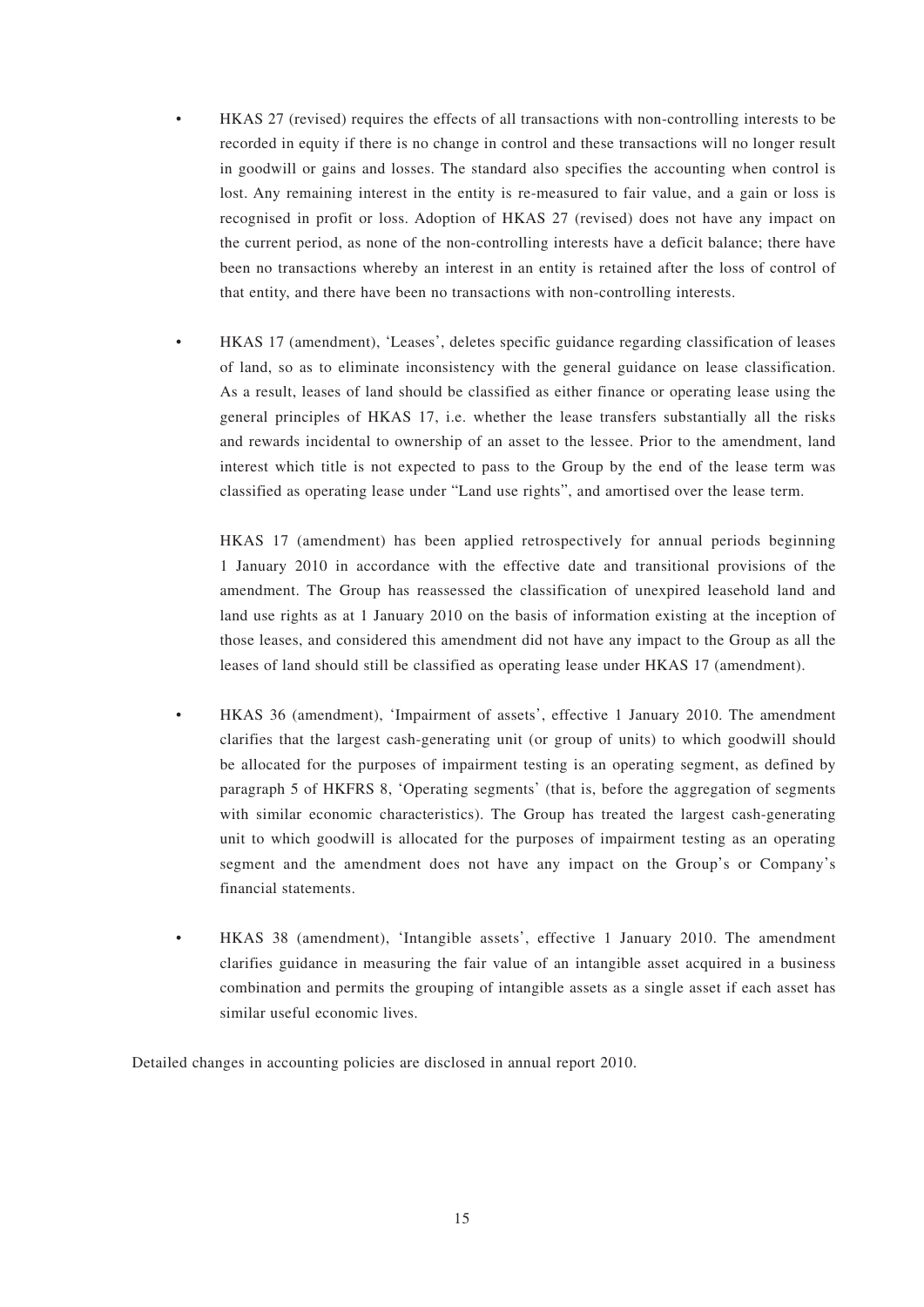#### **2. Segment information**

The chief operating decision-maker has been identified as the executive directors. The decision-maker reviews the Group's internal reporting in order to assess performance and allocate resources. Management has determined the operating segments based on these reports.

The board considers the business from product perspective. From a product perspective, the decisionmaker assesses the performance of two product segments, namely intravenous infusion solution and antibiotics and others.

The chief operating decision-maker assesses the performance of the operating segments based on a measure of revenue and profit. This measurement is consistent with that in the annual financial statements.

Unallocated operating loss was mainly attributable to corporate expenses.

Segment assets consist primarily of land use rights, property, plant and equipment, intangible assets, inventories, trade and bill receivables, prepayments, deposits and other receivables, pledged bank deposits and cash and cash equivalents. Unallocated assets mainly comprise corporate cash.

Segment liabilities comprise mainly operating liabilities. Unallocated liabilities mainly comprise corporate borrowings.

The revenue from external parties reported to the management is measured in a manner consistent with that in the consolidated statement of comprehensive income.

The segment information provided to the decision-maker for the reportable segments for the year ended 31 December 2010 is as follows:

|                                 | <b>Intravenous</b> |                    |                    |                 |
|---------------------------------|--------------------|--------------------|--------------------|-----------------|
|                                 | infusion           | <b>Antibiotics</b> |                    |                 |
|                                 | solution           | and others         | <b>Unallocated</b> | <b>Total</b>    |
|                                 | <b>HK\$'000</b>    | <b>HK\$'000</b>    | <b>HK\$'000</b>    | <b>HK\$'000</b> |
| <b>Revenue</b>                  | 788,904            | 1,182,753          |                    | 1,971,657       |
| Operating profit/(loss) segment |                    |                    |                    |                 |
| results                         | 202,319            | 143,940            | (21, 266)          | 324,993         |
| Finance income                  | 562                | 3,049              | 929                | 4,540           |
| Finance costs                   | (8, 844)           | (12,696)           | (2,312)            | (23, 852)       |
| Profit/(loss) before income tax | 194,037            | 134,293            | (22, 649)          | 305,681         |
| Income tax expense              | (28, 680)          | (16,312)           |                    | (44, 992)       |
| Profit/(loss) for the year      | 165,357            | 117,981            | (22, 649)          | 260,689         |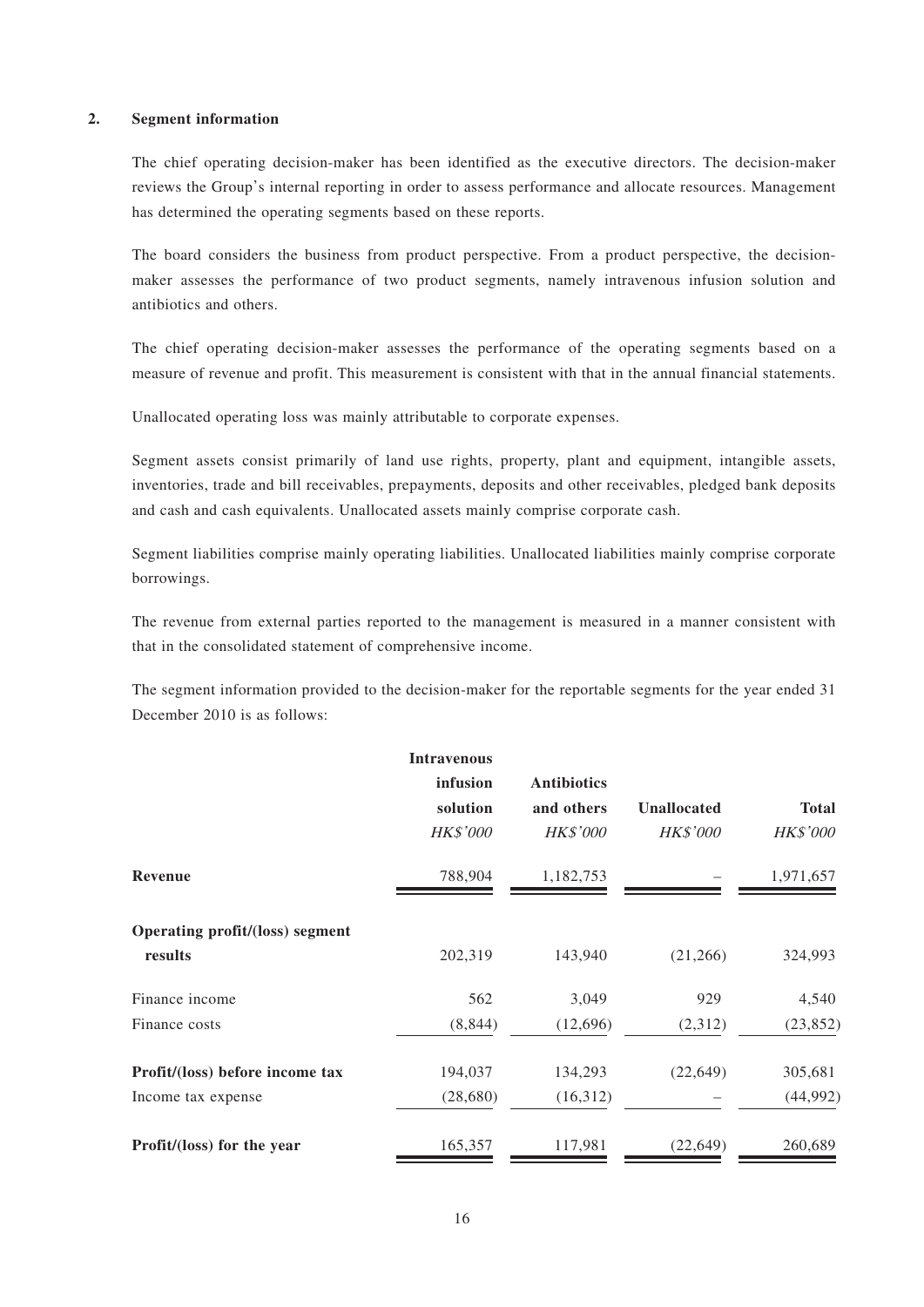Other segment items included in the consolidated income statement for the year ended 31 December 2010 are as follows:

|                                   | <b>Intravenous</b> |                    |                    |                 |
|-----------------------------------|--------------------|--------------------|--------------------|-----------------|
|                                   | infusion           | <b>Antibiotics</b> |                    |                 |
|                                   | solution           | and others         | <b>Unallocated</b> | <b>Total</b>    |
|                                   | <b>HK\$'000</b>    | <b>HK\$'000</b>    | <b>HK\$'000</b>    | <b>HK\$'000</b> |
| Amortisation of land use rights   | 1,652              | 3,747              |                    | 5,399           |
| Depreciation of property,         |                    |                    |                    |                 |
| plant and equipment               | 55,566             | 23,758             | 748                | 80,072          |
| Amortisation of intangible assets | 16,916             | 1,189              |                    | 18,105          |
| Impairment of inventories         |                    | 708                |                    | 708             |
| Provision for/(reversal of)       |                    |                    |                    |                 |
| impairment of receivables         | 254                | (1,341)            |                    | (1,087)         |
| Research and development expenses | 3,709              | 9,513              |                    | 13,222          |

The segment information provided to the decision-maker for the reportable segments for the year ended 31 December 2009 is as follows:

| <b>Intravenous</b><br>infusion<br>solution<br><b>HK\$'000</b> | <b>Antibiotics</b><br>and others<br><b>HK\$'000</b> | <b>Unallocated</b><br><b>HK\$'000</b> | <b>Total</b><br><b>HK\$'000</b> |
|---------------------------------------------------------------|-----------------------------------------------------|---------------------------------------|---------------------------------|
| 659,715                                                       | 1,079,913                                           |                                       | 1,739,628                       |
|                                                               |                                                     |                                       |                                 |
|                                                               |                                                     |                                       | 280,780                         |
| 202                                                           | 1,016                                               | 113                                   | 1,331                           |
| (11, 803)                                                     | (11,282)                                            | (18,029)                              | (41, 114)                       |
| 158,275                                                       | 111,928                                             | (29,206)                              | 240,997                         |
| (10, 723)                                                     | (14,080)                                            |                                       | (24, 803)                       |
| 147,552                                                       | 97,848                                              | (29,206)                              | 216,194                         |
|                                                               | 169,876                                             | 122,194                               | (11,290)                        |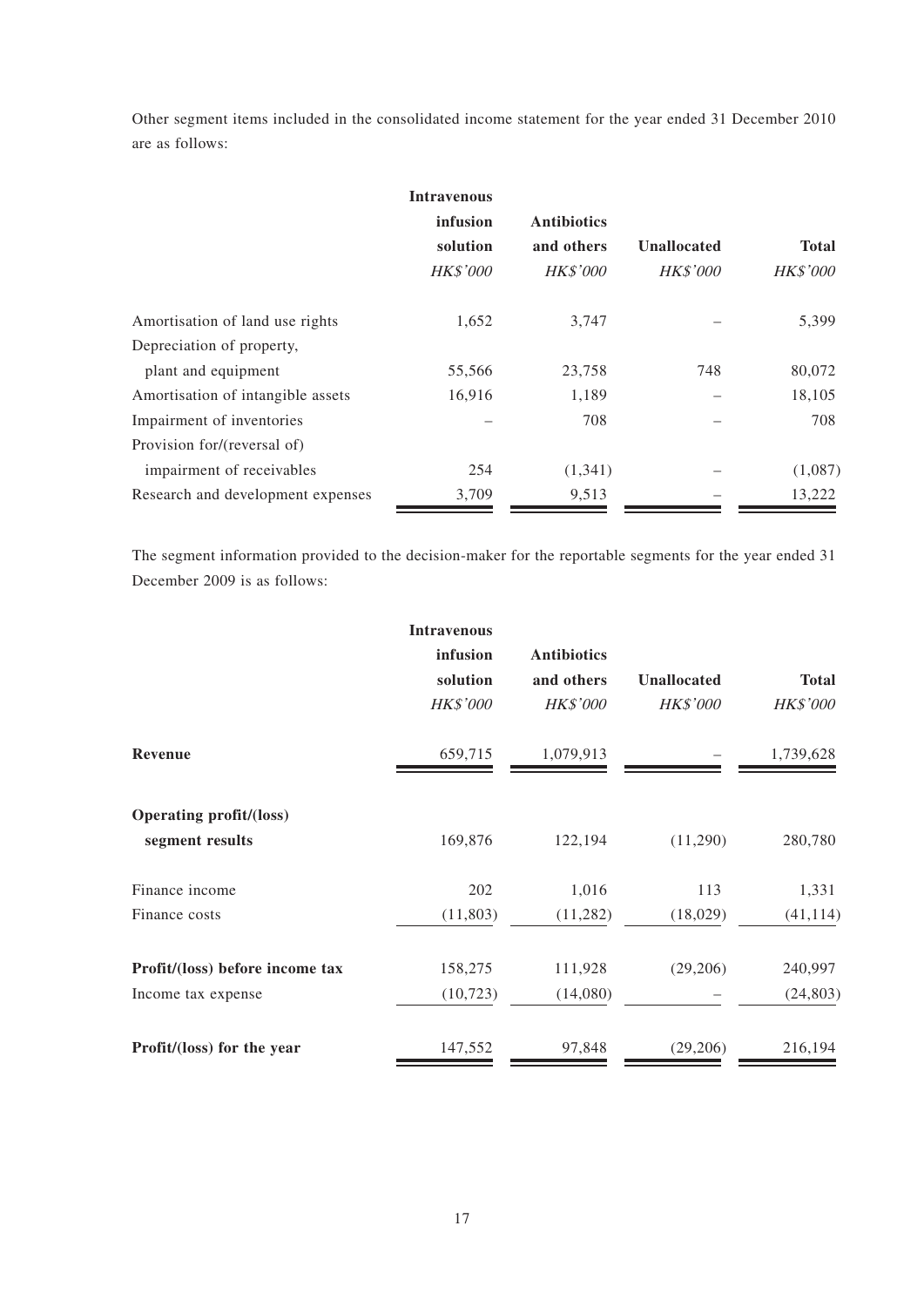Other segment items included in the consolidated income statement for the year ended 31 December 2009 are as follows:

|                                     | <b>Intravenous</b> |                    |                    |                 |
|-------------------------------------|--------------------|--------------------|--------------------|-----------------|
|                                     | infusion           | <b>Antibiotics</b> |                    |                 |
|                                     | solution           | and others         | <b>Unallocated</b> | <b>Total</b>    |
|                                     | <b>HK\$'000</b>    | <b>HK\$'000</b>    | <b>HK\$'000</b>    | <b>HK\$'000</b> |
| Amortisation of land use rights     | 1,572              | 3,687              |                    | 5,259           |
| Depreciation of property, plant and |                    |                    |                    |                 |
| equipment                           | 47,912             | 23,898             | 746                | 72,556          |
| Amortisation of intangible assets   | 16,511             | 1,117              |                    | 17,628          |
| Reversal of impairment of           |                    |                    |                    |                 |
| inventories                         |                    | (7,311)            |                    | (7,311)         |
| Provision for/(reversal) of         |                    |                    |                    |                 |
| impairment of receivables           | 856                | (6,335)            |                    | (5, 479)        |
| Research and development expenses   | 1,646              | 7,721              |                    | 9,367           |

The segment assets and liabilities at 31 December 2010 are as follows:

|                          | <b>Intravenous</b> |                    |                    |                 |
|--------------------------|--------------------|--------------------|--------------------|-----------------|
|                          | infusion           | <b>Antibiotics</b> |                    |                 |
|                          | solution           | and others         | <b>Unallocated</b> | <b>Total</b>    |
|                          | <b>HK\$'000</b>    | <b>HK\$'000</b>    | <b>HK\$'000</b>    | <b>HK\$'000</b> |
| <b>Total assets</b>      | 1,843,768          | 1,209,169          | 319,774            | 3,372,711       |
| <b>Total liabilities</b> | 554,886            | 422,793            | 38,735             | 1,016,414       |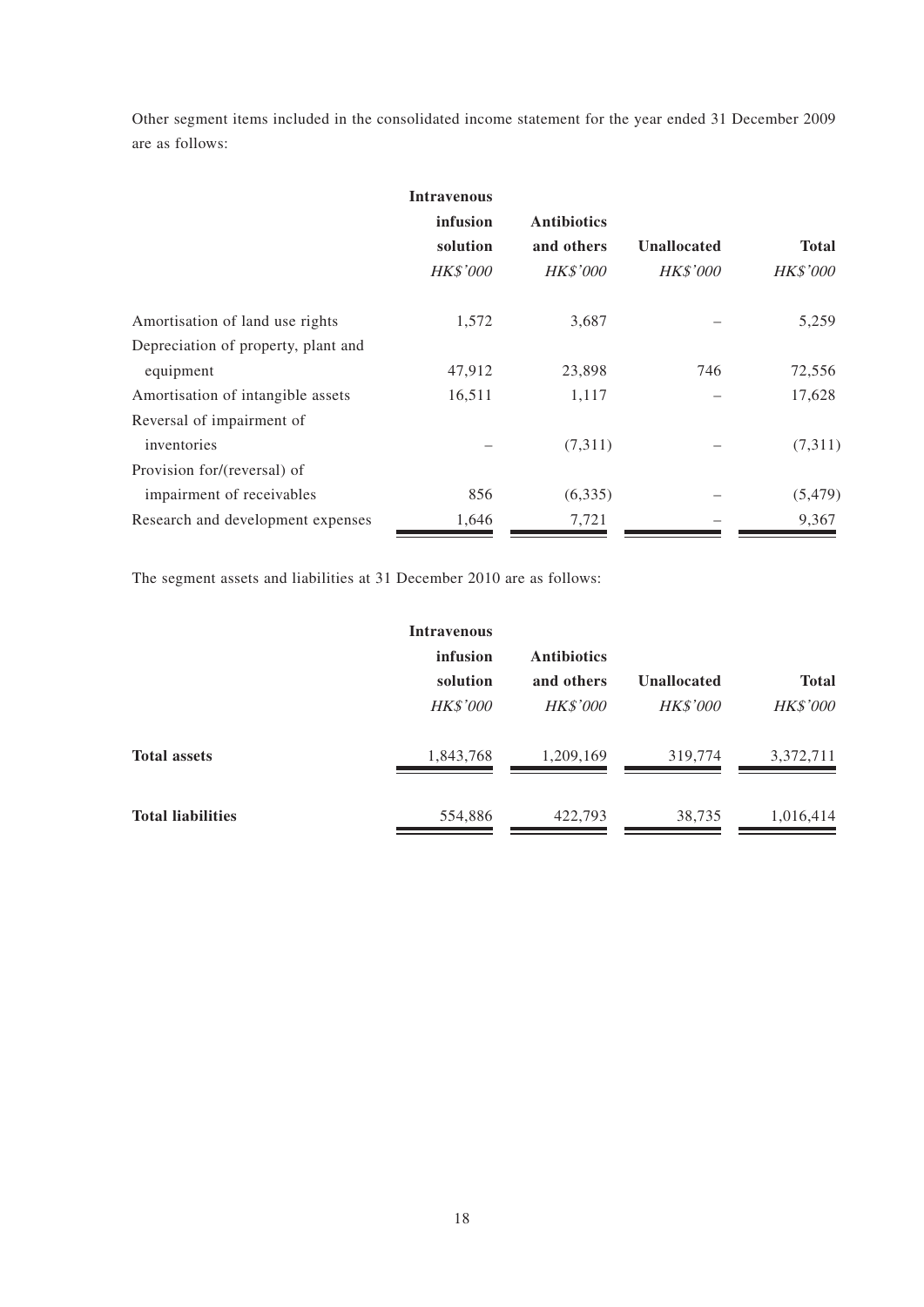The segment assets and liabilities at 31 December 2009 are as follows:

|                          | <b>Intravenous</b> |                    |                    |                 |
|--------------------------|--------------------|--------------------|--------------------|-----------------|
|                          | infusion           | <b>Antibiotics</b> |                    |                 |
|                          | solution           | and others         | <b>Unallocated</b> | <b>Total</b>    |
|                          | <b>HK\$'000</b>    | <b>HK\$'000</b>    | <b>HK\$'000</b>    | <b>HK\$'000</b> |
| <b>Total assets</b>      | 1,435,431          | 1,045,192          | 19,636             | 2,500,259       |
| <b>Total liabilities</b> | 385,241            | 401,197            | 88,001             | 874,439         |

The total of non-current assets were as follows:

|                                                         | 2010<br><b>HK\$'000</b> | 2009<br>HK\$'000 |
|---------------------------------------------------------|-------------------------|------------------|
|                                                         |                         |                  |
| Total non-current assets other than deferred tax assets |                         |                  |
| - Mainland China                                        | 1,760,111               | 1,580,474        |
| - Hong Kong                                             | 1,650                   | 2,319            |
| Deferred tax assets                                     | 21,200                  | 17,037           |
| Total non-current assets                                | 1,782,961               | 1,599,830        |

The chief operating decision-maker has also determined that no geographical segment information is presented as 100% of the Group's sales and operating profits are derived within the PRC and over 90% operating assets of the Group are located in the PRC, which is considered as one geographic location with similar risks and returns.

#### **3. Revenue and other gains – Group**

The Group is principally engaged in the manufacturing and sale of pharmaceutical products.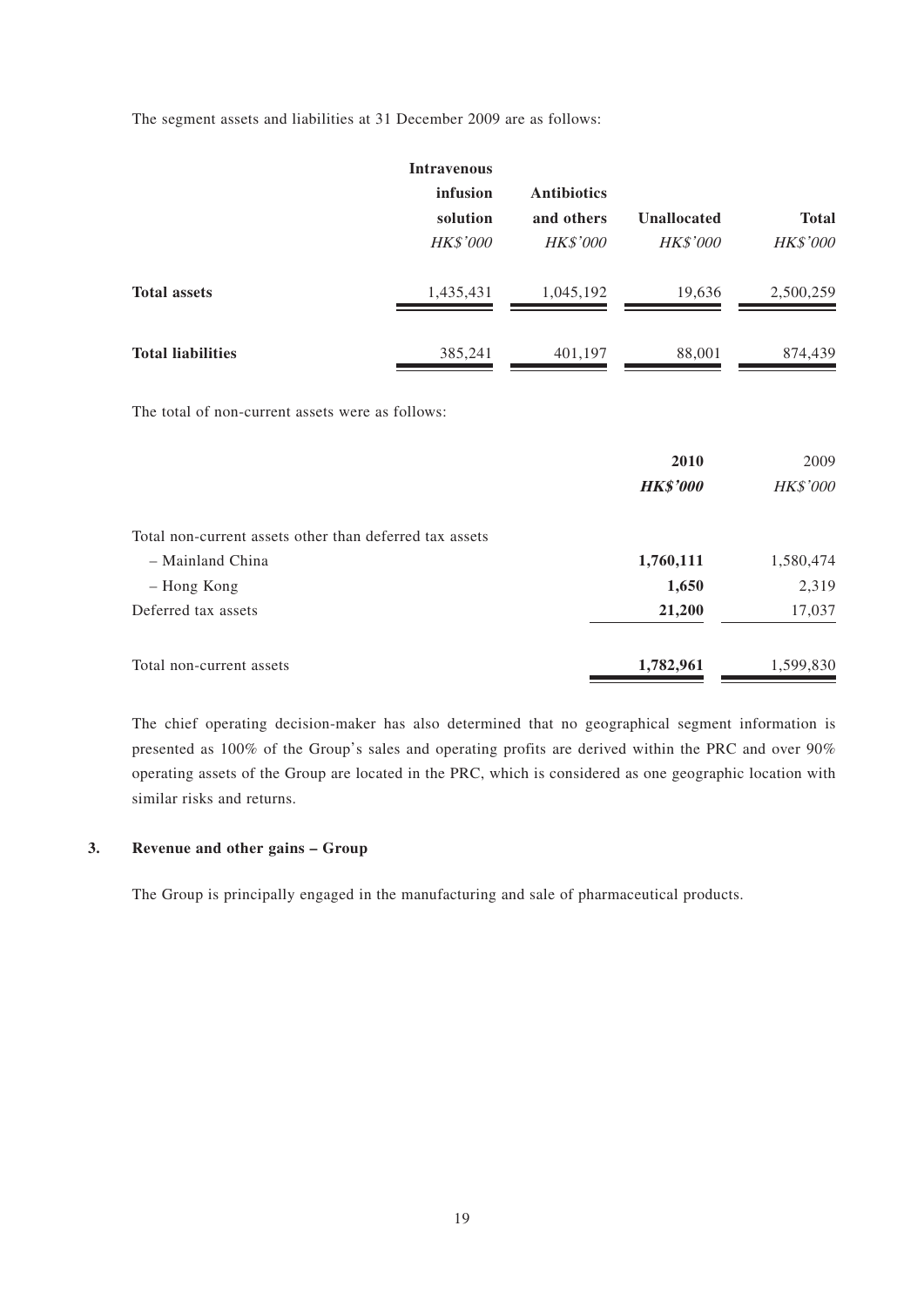Revenue recognised is as follows:

|                                                              | 2010            | 2009      |
|--------------------------------------------------------------|-----------------|-----------|
|                                                              | <b>HK\$'000</b> | HK\$'000  |
| Revenue:                                                     |                 |           |
| - Sales of pharmaceutical products                           | 1,963,614       | 1,732,327 |
| - Sales of raw materials and by products                     | 993             | 3,079     |
| - Processing income                                          | 5,055           | 1,826     |
| - Rental income                                              | 1,995           | 2,396     |
|                                                              | 1,971,657       | 1,739,628 |
| Other gains $-$ net:                                         |                 |           |
| - Gain on disposal of financial assets at fair value through |                 |           |
| profit or loss                                               | 1,321           | 5,199     |
| - Gain on redemption of convertible bonds                    |                 | 9,043     |
| - Subsidy income                                             | 8,745           | 5,687     |
| $-$ Others                                                   |                 | 1,475     |
|                                                              | 10,066          | 21,404    |
|                                                              | 1,981,723       | 1,761,032 |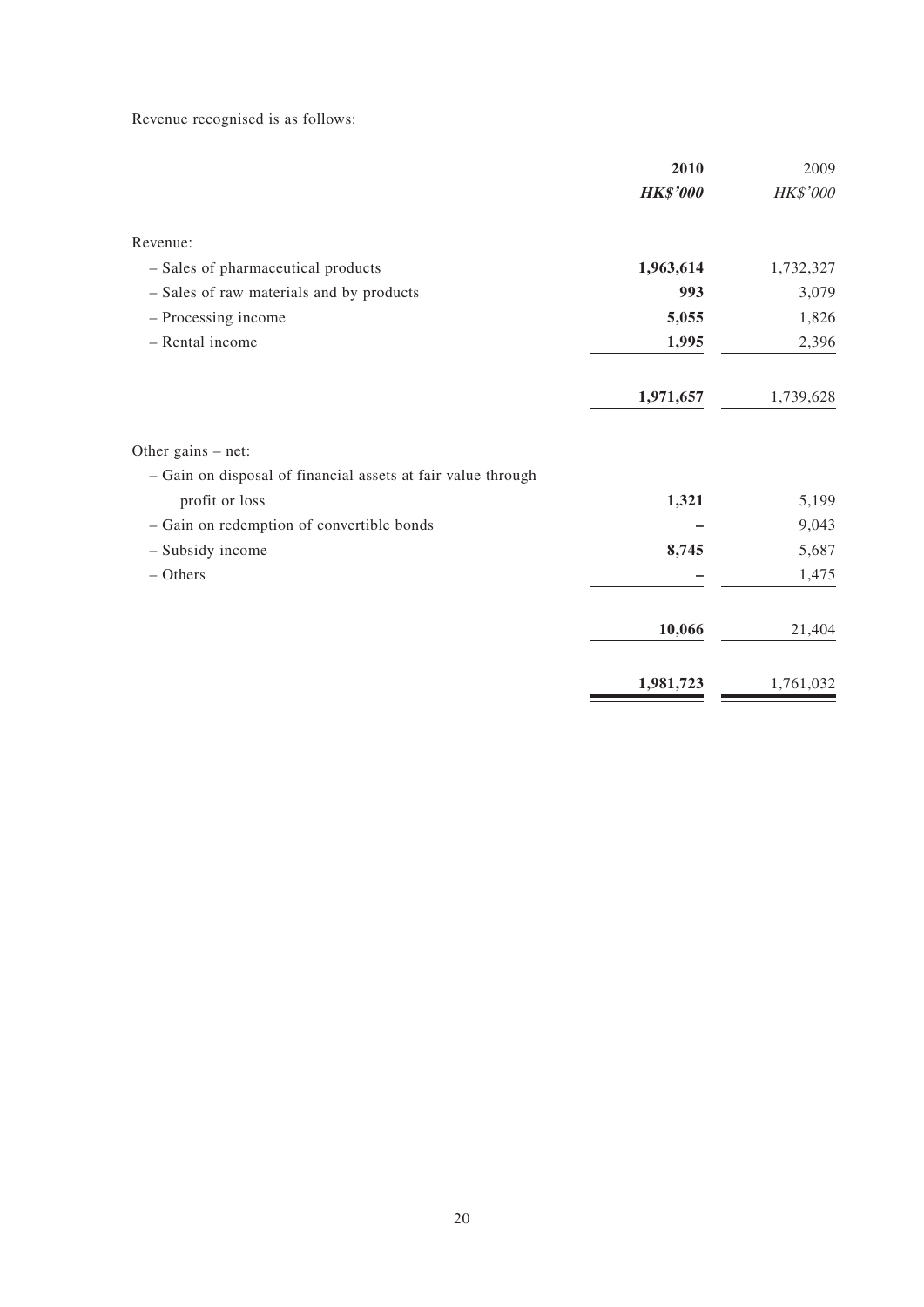#### **4. Finance income and costs – Group**

|                                                        | 2010            | 2009            |
|--------------------------------------------------------|-----------------|-----------------|
|                                                        | <b>HK\$'000</b> | <b>HK\$'000</b> |
| Finance income – Interest income on bank deposits      | 4,540           | 1,331           |
| Finance costs                                          |                 |                 |
| - Interest expense of bank borrowings wholly repayable |                 |                 |
| within five years                                      | 23,476          | 26,096          |
| - Discount of bills receivable                         | 1,596           | 1,115           |
| – Convertible bonds                                    |                 | 13,703          |
| $-$ Net exchange (gain)/loss                           | (1,220)         | 200             |
|                                                        | 23,852          | 41,114          |

#### **5. Income tax expense – Group**

The Company is incorporated in Cayman Islands as an exempted company and, accordingly, is exempted from payment of Cayman Islands income tax.

The Group had no assessable profits in Hong Kong and, accordingly, no Hong Kong profits tax was provided.

Xi'an Lijun Pharmaceutical Co., Ltd. and Shijiazhuang No.4 Pharmaceutical Co., Ltd., the wholly owned subsidiaries of the Company, established and operate in Mainland China are subject to Mainland China Enterprise Income Tax ("EIT") at an applicable rate of 25%.

Both subsidiaries are wholly foreign owned enterprises and had obtained approvals from the relevant Mainland China Tax authority for their entitlement of a two-year full exemption followed by a threeyear 50% tax deduction, commencing from the first cumulative profit-making year net of losses carried forward, i.e. 2005. Accordingly, EIT rate applicable to both subsidiaries was 12.5% during the year ended 31 December 2009, which is the last year of tax holiday.

For the year ended 31 December 2010, both subsidiaries are qualified as high new tech enterprises and entitled to a 15% preferential EIT rate for the years from 2010 to 2012.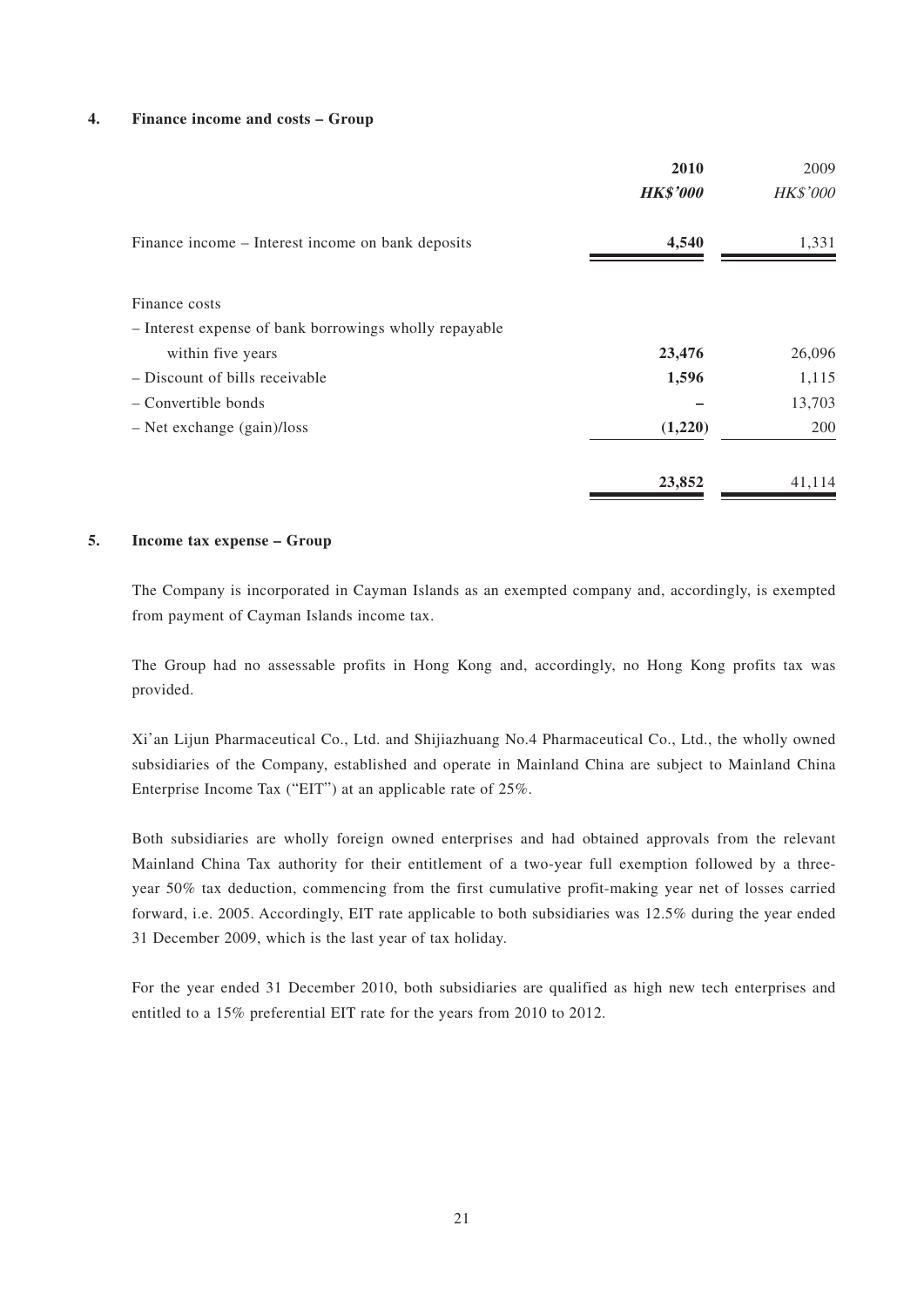The amounts of taxation charged to the consolidated income statement:

|                                              | 2010            | 2009            |
|----------------------------------------------|-----------------|-----------------|
|                                              | <b>HK\$'000</b> | <b>HK\$'000</b> |
| Current income taxation – Mainland China EIT | 51,659          | 33,838          |
| Deferred taxation                            | (6,667)         | (9,035)         |
|                                              | 44,992          | 24,803          |

The taxation on the Group's profit before taxation differs from the theoretical amount that would arise using the applicable EIT rate as follows:

|                                                               | 2010            | 2009            |
|---------------------------------------------------------------|-----------------|-----------------|
|                                                               | <b>HK\$'000</b> | <b>HK\$'000</b> |
| Profit before income tax                                      | 305,681         | 240,997         |
| Tax calculated at the domestic tax rate of $15\%$ (2009: 25%) |                 |                 |
| applicable to the subsidiaries                                | 45,852          | 60,249          |
| Tax exemption and reduction                                   | (4,785)         | (40, 930)       |
| Unrecognised tax losses                                       | 3,398           | 6,796           |
| Expenses not deductible                                       | 527             | 394             |
| Remeasurement of deferred tax – change in income tax rate     |                 | (1,706)         |
| Tax expense                                                   | 44,992          | 24,803          |
| Effective tax rate                                            | $14.7\%$        | 10.3%           |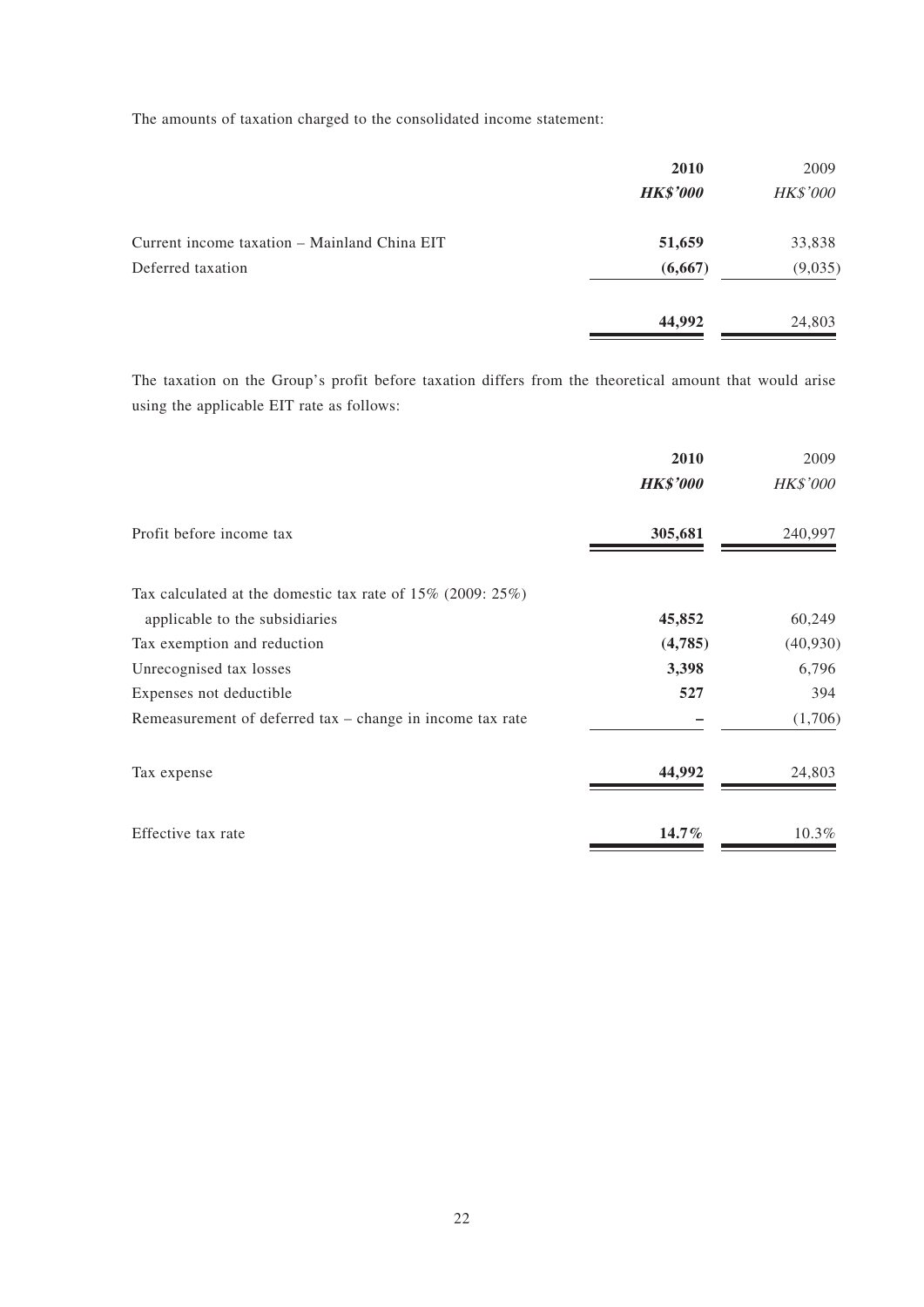#### **6. Earnings per share – Group**

#### **(a) Basic**

Basic earnings per share are calculated by dividing the profit attributable to equity holders of the Company by the weighted average number of ordinary shares in issue during the year.

|                                                                            | 2010            | 2009            |
|----------------------------------------------------------------------------|-----------------|-----------------|
|                                                                            | <b>HK\$'000</b> | <b>HK\$'000</b> |
| Profit attributable to equity holders of the Company                       | 260,592         | 216,095         |
| Weighted average number of ordinary shares in issue.<br><i>(thousands)</i> | 2,312,006       | 2,032,713       |
| Basic earnings per share (HK\$ per share)                                  | 0.113           | 0.106           |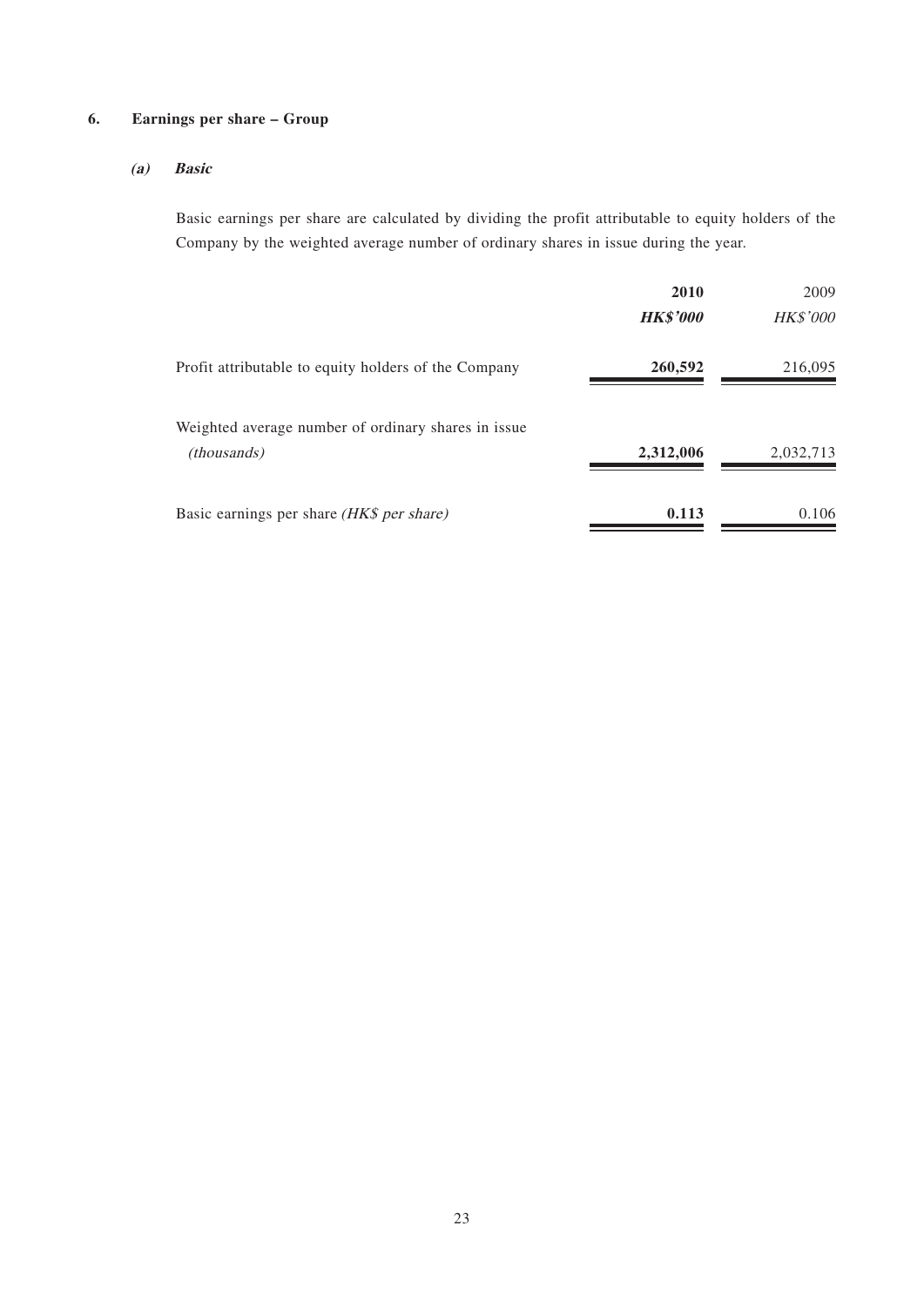#### **(b) Diluted**

Diluted earnings per share is calculated after adjusting the weighted average number of ordinary shares outstanding to assume conversion of all dilutive potential ordinary shares. Since the Company has no category of dilutive potential ordinary shares at 31 December 2010, the diluted earnings per share is the same as basic earnings per share. At 31 December 2009, the Company has outstanding share options that will dilute the potential ordinary shares. For the outstanding share options, a calculation is made in order to determine the number of shares that could have been acquired at fair value (determined as the average market price of the Company's shares in the relevant periods) based on the market values of the subscription rights attached to outstanding share options. The number of shares calculated as below is compared with the number of shares that would have been issued assuming the exercise of the share options.

|                                                        | 2010            | 2009            |
|--------------------------------------------------------|-----------------|-----------------|
|                                                        | <b>HK\$'000</b> | <b>HK\$'000</b> |
| Profit used to determine diluted earnings per share    | 260,592         | 216,095         |
| Weighted average number of ordinary shares in issue    |                 |                 |
| <i>(thousands)</i>                                     | 2,312,006       | 2,032,713       |
| Adjustment for share options <i>(thousands)</i>        |                 | 19,732          |
| Weighted average number of ordinary shares for diluted |                 |                 |
| earnings per share <i>(thousands)</i>                  | 2,312,006       | 2,052,445       |
| Diluted earnings per share (HK\$ per share)            | 0.113           | 0.105           |
|                                                        |                 |                 |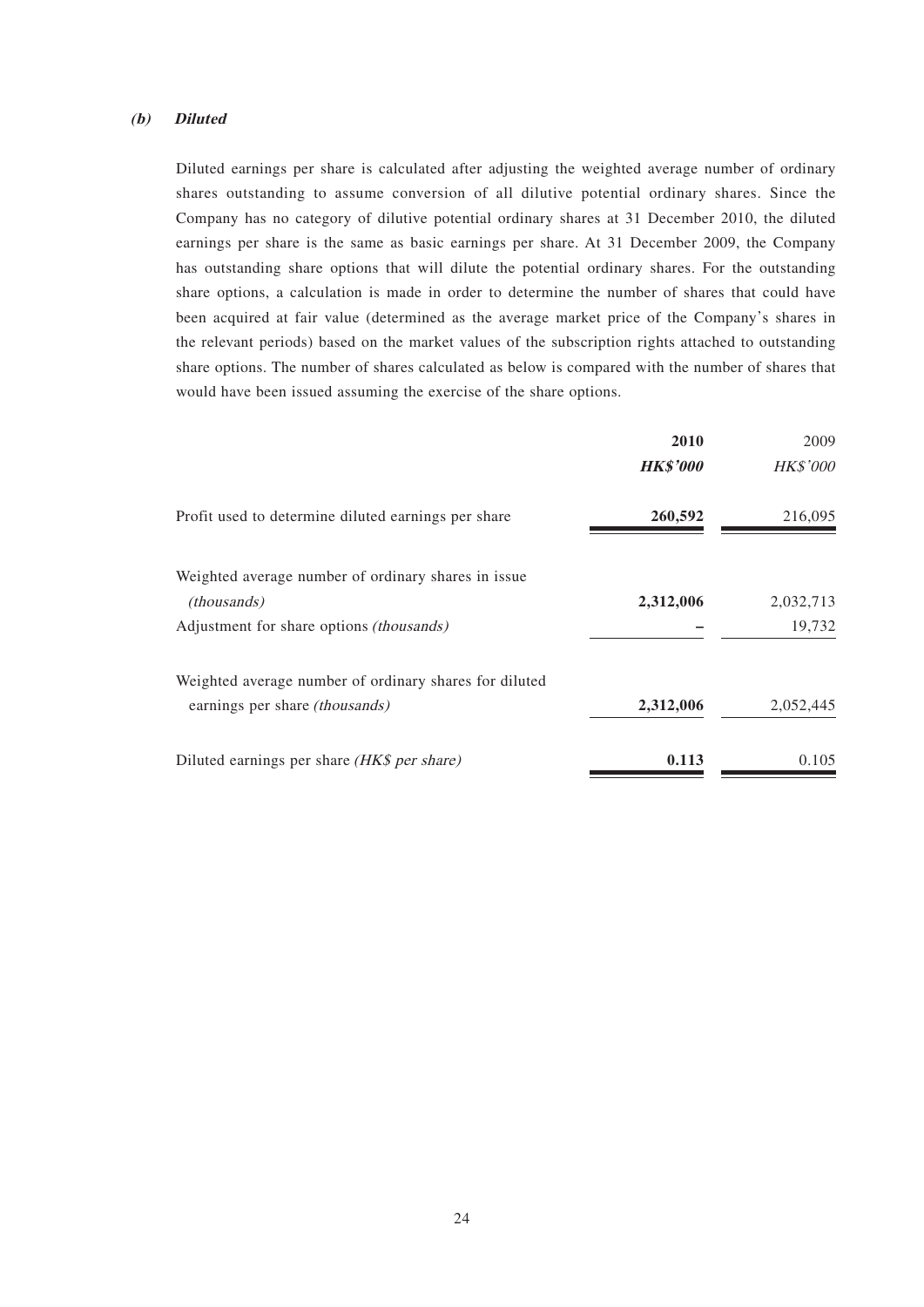#### **7. Dividends**

|                                                      | 2010            | 2009            |
|------------------------------------------------------|-----------------|-----------------|
|                                                      | <b>HK\$'000</b> | <b>HK\$'000</b> |
| Interim dividend of HK\$0.02 (2009: HK\$0.02)        |                 |                 |
| per ordinary share                                   | 47,098          | 40,540          |
| Proposed final dividend of HK\$0.02 (2009: HK\$0.02) |                 |                 |
| per ordinary share                                   | 48,977          | 47,098          |
|                                                      | 96,075          | 87,638          |

The proposed final dividend in respect of the year ended 31 December 2010 of HK\$0.02 (for the year ended 31 December 2009: HK\$0.02) per ordinary share, amounting to a total dividend of HK\$48,977,000 calculated based on the 2,448,864,000 ordinary shares excluding the subsequent share cancellation (2009: 2,354,904,000 ordinary shares after issuance of placing share) is subject to the approval of the forthcoming Annual General Meeting of the Company. The proposed dividend has not been reflected as a dividend payable in these financial statements, but will be reflected as an appropriation of retained earnings for the year ending 31 December 2011.

#### **8. Trade and bills receivables – Group**

|                                | 2010            | 2009            |
|--------------------------------|-----------------|-----------------|
|                                | <b>HK\$'000</b> | <b>HK\$'000</b> |
| Trade receivables              | 314,604         | 245,527         |
| Bills receivable               | 187,820         | 181,205         |
| Less: provision for impairment | (17, 456)       | (18, 338)       |
|                                | 484,968         | 408,394         |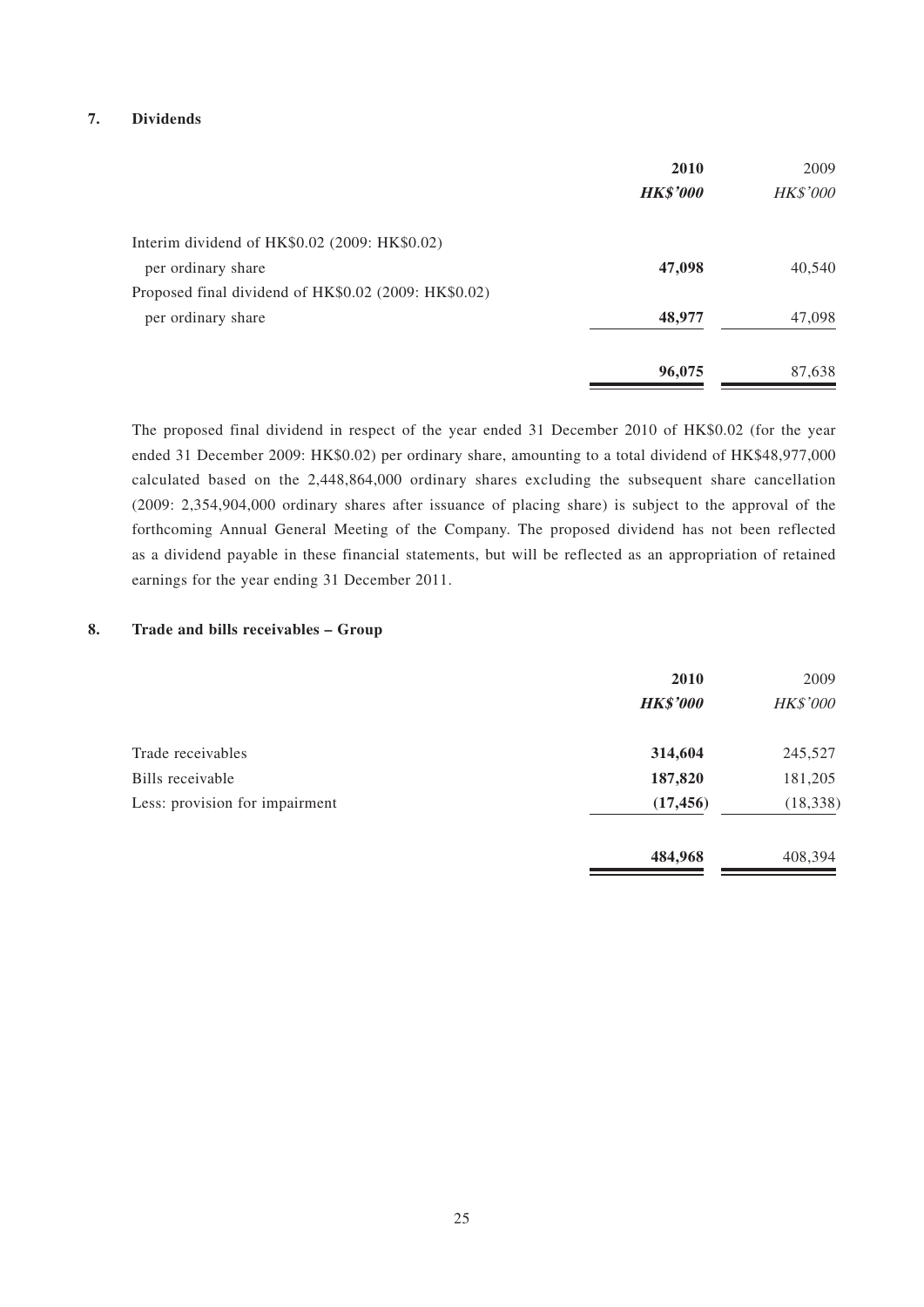The fair values of trade and bills receivables approximate their carrying amounts.

The Group generally requires its customers to settle sales invoices within 3 months. Ageing analysis of trade and bills receivables is as follows:

|                   | 2010            | 2009     |
|-------------------|-----------------|----------|
|                   | <b>HK\$'000</b> | HK\$'000 |
| Within 3 months   | 441,976         | 370,110  |
| 4 to 6 months     | 28,462          | 22,107   |
| 7 to 12 months    | 9,000           | 12,831   |
| 1 to 2 years      | 9,212           | 13,741   |
| 2 to 3 years      | 9,808           | 7,413    |
| More than 3 years | 3,966           | 530      |
|                   | 502,424         | 426,732  |

#### **9. Trade and bills payables – Group**

|                | 2010            | 2009     |
|----------------|-----------------|----------|
|                | <b>HK\$'000</b> | HK\$'000 |
| Trade payables | 175,791         | 143,942  |
| Bills payable  | 30,531          |          |
|                | 206,322         | 143,942  |
|                |                 |          |

Credit terms for trade and bills payables range from 90 to 180 days. The ageing analysis of the trade and bills payables is as follows:

|                   | 2010            | 2009     |
|-------------------|-----------------|----------|
|                   | <b>HK\$'000</b> | HK\$'000 |
| Within 3 months   | 170,213         | 110,544  |
| 4 to 6 months     | 21,521          | 19,964   |
| 7 to 12 months    | 9,723           | 8,285    |
| 1 to 3 years      | 3,556           | 4,644    |
| More than 3 years | 1,309           | 505      |
|                   | 206,322         | 143,942  |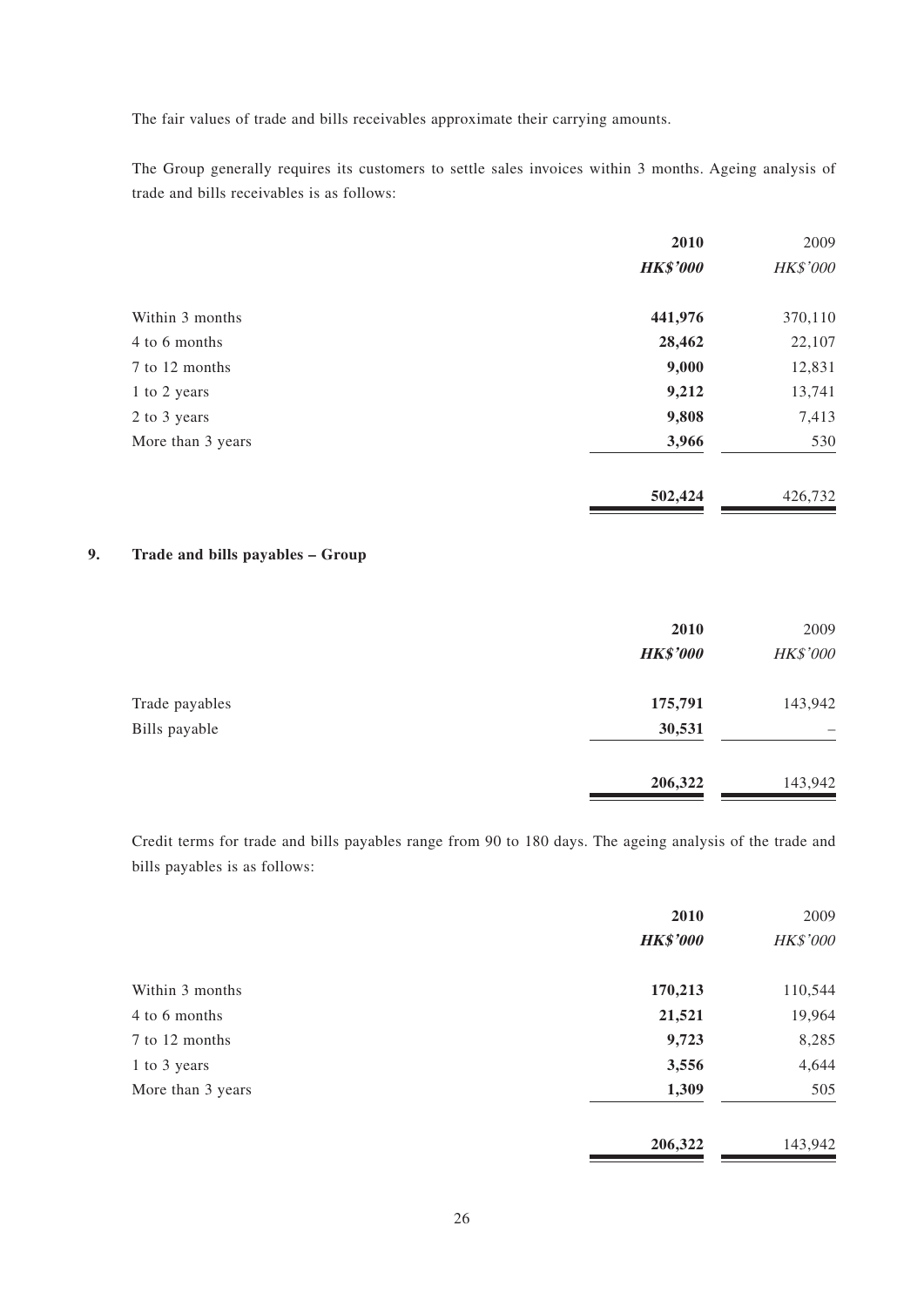### **10. Expense by nature – Group**

|                                                               | 2010            | 2009            |
|---------------------------------------------------------------|-----------------|-----------------|
|                                                               | <b>HK\$'000</b> | <b>HK\$'000</b> |
| Raw materials and consumables used                            | 749,899         | 636,326         |
| Changes in inventories of finished goods and work in progress | (34, 666)       | 9,072           |
| Staff costs                                                   |                 |                 |
| - Wages and salaries                                          | 202,892         | 167,028         |
| - Pension costs                                               | 18,120          | 16,472          |
| - Welfare expenses                                            | 37,979          | 33,057          |
| Sales commission                                              | 183,512         | 200,512         |
| Utility expenses                                              | 91,604          | 74,539          |
| Advertising expenses                                          | 67,493          | 62,906          |
| Travelling, meeting and entertainment expenses                | 58,583          | 39,328          |
| Operating leases rental expenses                              | 3,689           | 5,139           |
| Research and development expenses                             | 13,222          | 9,367           |
| Depreciation of property, plant and equipment                 | 80,072          | 72,556          |
| Write-down of/(Reversal of) inventories to their              |                 |                 |
| net realisable value                                          | 708             | (7,311)         |
| Reversal of impairment of receivables                         | (1,087)         | (5, 479)        |
| Provision for impairment of property, plant and equipment     | 2,169           | 1,194           |
| Amortisation of intangible assets                             | 18,105          | 17,628          |
| Amortisation of land use rights                               | 5,399           | 5,259           |
| Auditors' remuneration                                        | 3,000           | 2,270           |
| Gain on disposals of property, plant and equipment            | (1,063)         | (361)           |
| Gain on disposals of land use rights                          | (190)           |                 |
| Transportation expense                                        | 74,619          | 58,172          |
| Others                                                        | 82,671          | 82,578          |
| Total cost of sales, selling and marketing costs and          |                 |                 |
| general and administrative expenses                           | 1,656,730       | 1,480,252       |

27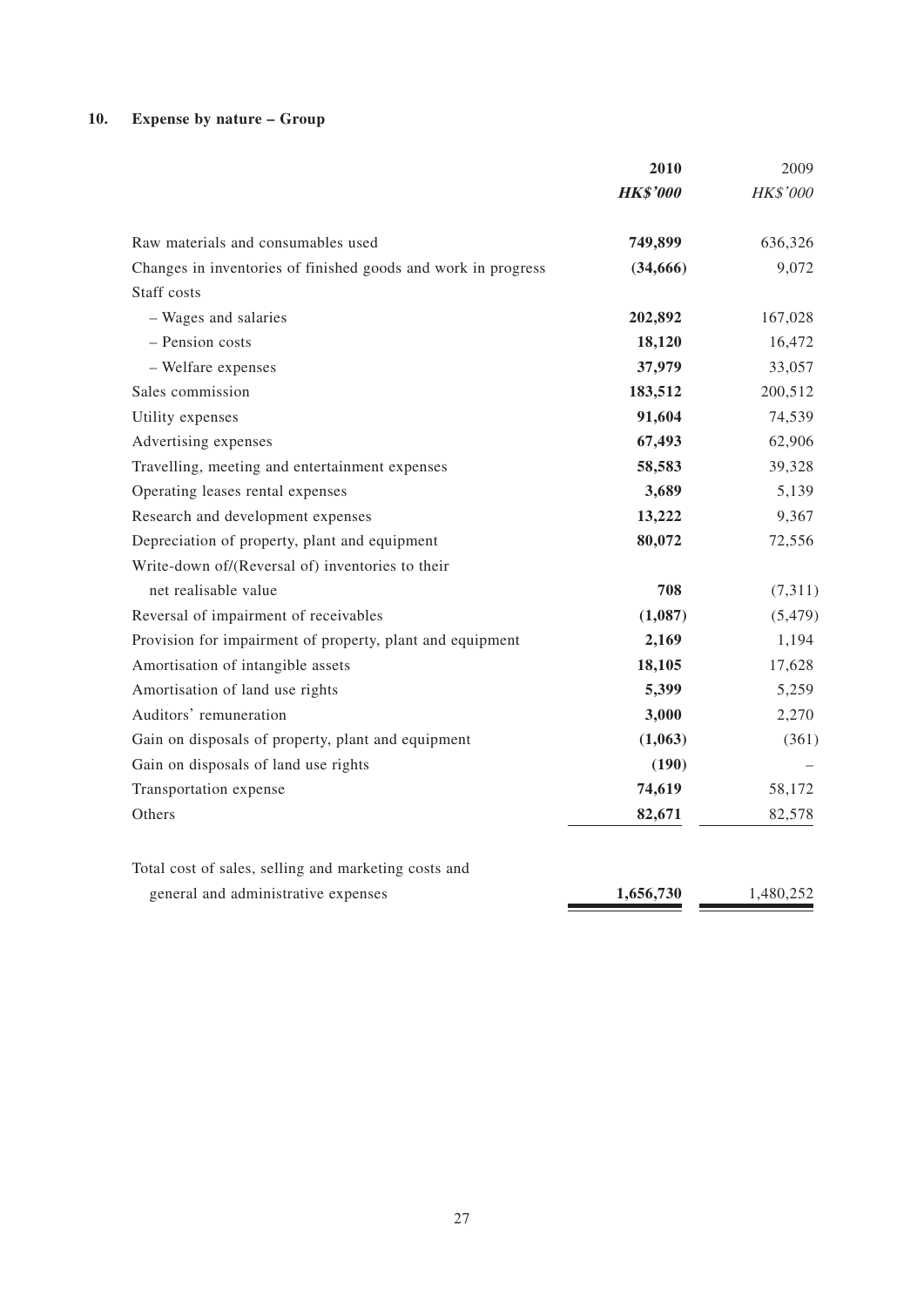# **LIQUIDITY AND FINANCIAL RESOURCES**

The Group primarily finances its working capital and other capital requirements by net cash generated from operating activities and resorts to external financing including both longterm and short-term bank borrowings from time to time in case the operating cash flow is insufficient to meet the capital requirements.

As at 31 December 2010, the cash and cash equivalents aggregated to HK\$598,911,000 (2009: HK\$184,964,000), comprising HK\$316,387,000 (2009: HK\$7,413,000) of cash and cash equivalents denominated in Hong Kong dollars, HK\$280,987,000 (2009: HK\$176,551,000) in RMB and HK\$1,537,000 (2009: HK\$1,000,000) in other currencies.

As at 31 December 2010, the Group has pledged bank deposits amounting to HK\$30,531,000 (2009: HK\$8,662,000) as guarantee of the bank borrowings, payables for property, plant and equipment and bills payable.

The carrying amounts of the borrowings amounting to HK\$433,146,000 (2009: HK\$513,968,000) as at 31 December 2010, comprising HK\$80,590,000 (2009: HK\$105,100,000) of borrowings denominated in Hong Kong dollars and HK\$352,556,000 (2009: HK\$408,868,000) in RMB.

Gearing ratio (defined as bank borrowings less pledged bank deposits and cash and cash equivalents divided by total equity less minority interests) decreased from 19.7% as at 31 December 2009 to -8.3% as at 31 December 2010.

Current ratio (defined as current assets divided by current liabilities) increased from 1.20 as at 31 December 2009 to 1.76 as at 31 December 2010.

# **FOREIGN EXCHANGE RISK**

Majority of the Group's businesses are operated in the PRC and are denominated in RMB and HK dollar. The Group is of the opinion that its exposure to foreign exchange rate risk is limited.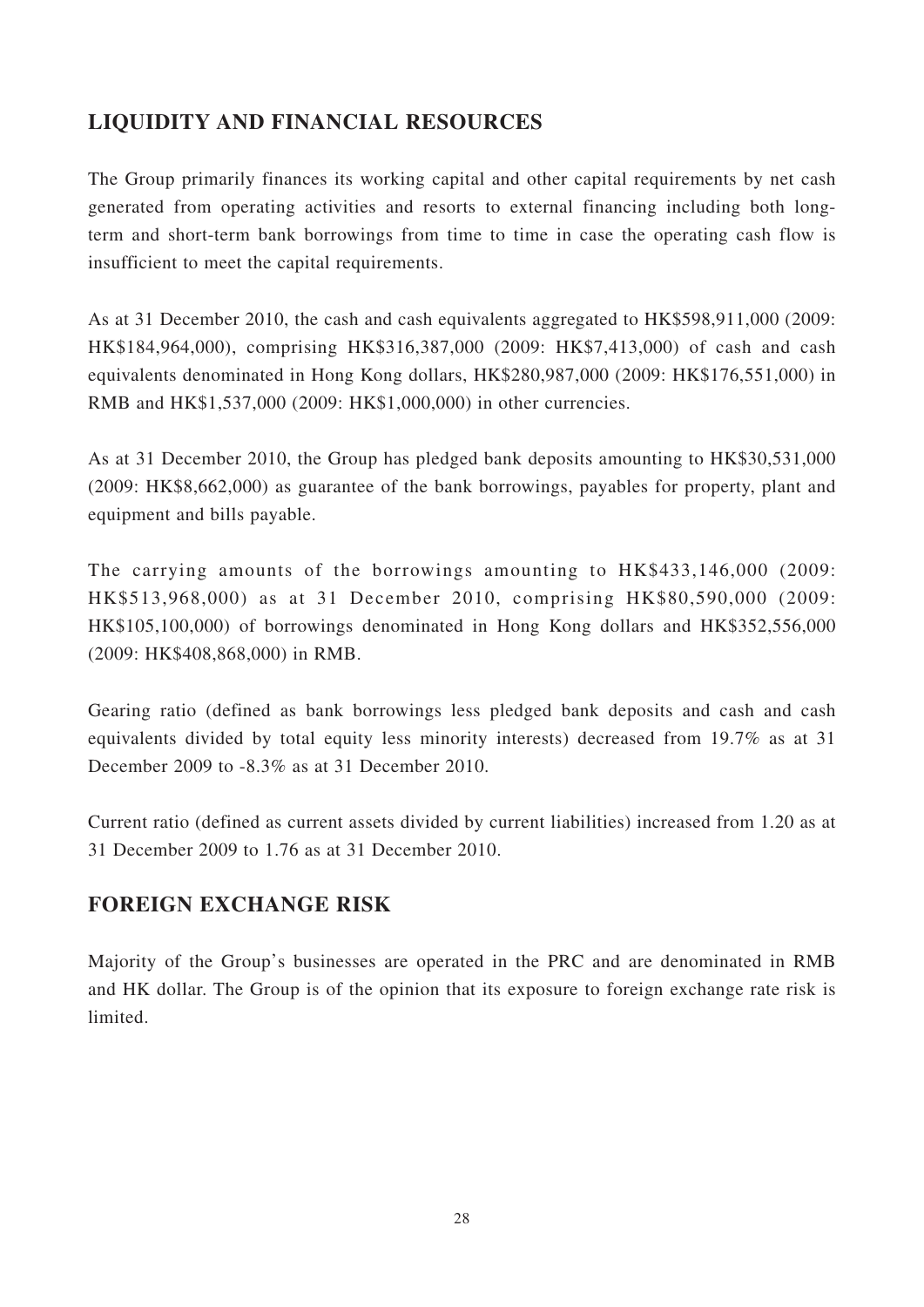# **PLEDGE OF ASSETS**

As at 31 December 2010, the net book amount of the Group's land use right of HK\$65,449,000 (2009: HK\$64,854,000), the net book amount of the Group's buildings, plant and machineries of HK\$246,749,000 (2009: HK\$356,497,000) and bank deposits of HK\$30,531,000 (2009: HK\$8,662,000) were pledged as collateral for the Group's bank borrowings, payables for property, plant and equipment and bills payable.

# **CONTINGENT LIABILITIES**

As at 31 December 2010, the Group did not have any significant contingent liabilities.

# **EXCHANGE RATE**

As at 2010 and 2009, the exchange rates of converting HK\$ into RMB (as calculated in HK\$) were:

| 1 January 2009   | 0.88189 |
|------------------|---------|
| 31 December 2009 | 0.88048 |
| 31 December 2010 | 0.85093 |

# **PURCHASE, SALE OR REDEMPTION OF SECURITIES**

Save for the allotment and issuance of an aggregate of (i) 235,000,000 shares of the Company to Value Partners Limited (205,000,000 shares) and Atlantis Investment Management Limited (30,000,000 shares) which details were set out in the Company's announcements dated 14 April 2010 and 27 April 2010 and (ii) 100,000,000 shares of the Company due to exercise of share options granted on 7 August 2008 as disclosed under the section headed "Share Option Scheme" and purchase of 6,040,000 shares in December 2010 which details are set out in the next paragraph, neither the Company nor any of its subsidiaries has purchased or sold any of the Company's listed securities for the year ended 31 December 2010.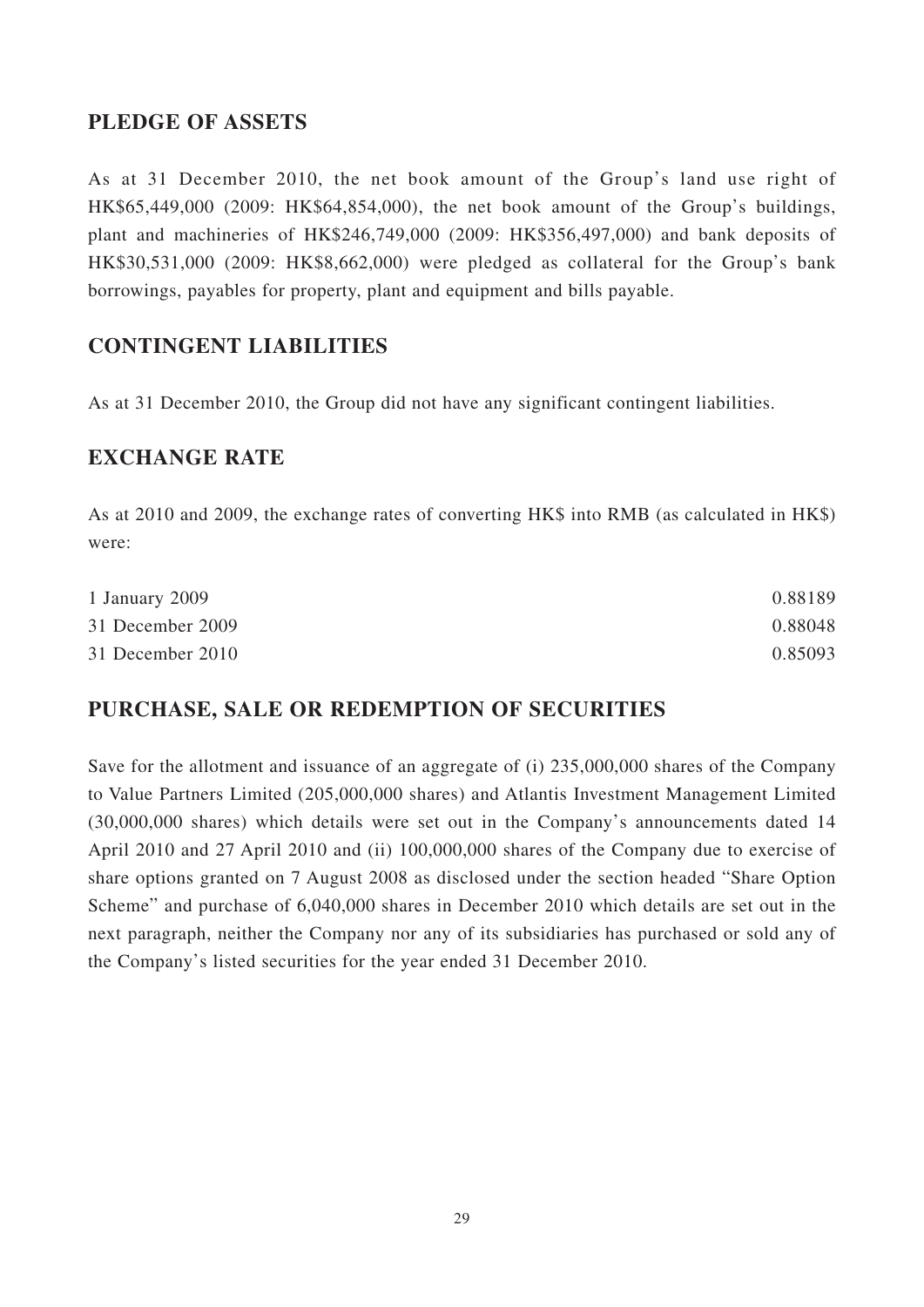During the year, the Company acquired an aggregate of 6,040,000 ordinary shares through purchases on The Stock Exchange of Hong Kong Limited (the "Stock Exchange") at an aggregate consideration (excluding transaction costs) of HK\$13,738,350 with a view to benefit shareholders as a whole in enhancing the net assets value and earnings per share of the Company. All of the purchased shares were subsequently cancelled on 14 January 2011.

|                       | <b>Total number</b><br>of |                              |                     |               |
|-----------------------|---------------------------|------------------------------|---------------------|---------------|
|                       | the ordinary<br>shares    | <b>Highest</b><br>price paid | Lower<br>price paid | Aggregate     |
| Date of the purchases | purchased                 | per share                    | per share           | consideration |
|                       |                           | HK\$                         | HK\$                | HK\$          |
| 28 December 2010      | 1,400,000                 | 2.32                         | 2.27                | 3,200,750     |
| 29 December 2010      | 1,000,000                 | 2.33                         | 2.29                | 2,301,850     |
| 30 December 2010      | 1,480,000                 | 2.31                         | 2.22                | 3,356,450     |
| 31 December 2010      | 2,160,000                 | 2.28                         | 2.23                | 4,879,300     |
|                       | 6,040,000                 |                              |                     | 13,738,350    |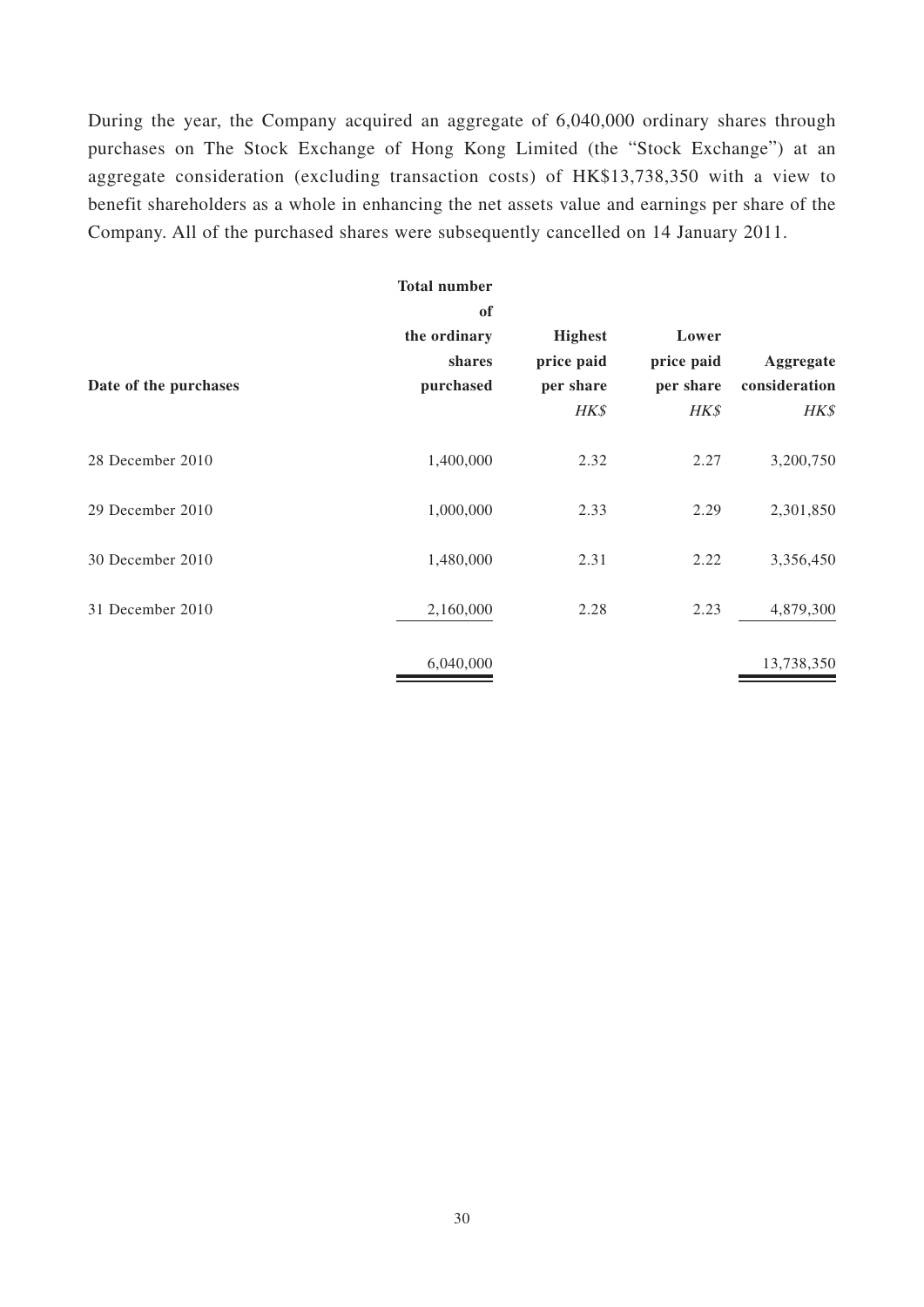### **SHARE OPTION SCHEME**

The Group has adopted a share option scheme, which will remain in force for 3 years up to August 2011.

In August 2008, share options were granted to certain directors and employees to subscribe 100,000,000 shares (fully vested) in the Company at an exercise price of HK\$0.7 per share, exercisable from August 2008 to August 2011.

On 4 October 2010, all share options were exercised which resulted in 100,000,000 shares being issued at HK\$0.7 each. The weighted average share price at the time of exercise was HK\$3.04 per share. Such 100,000,000 shares granted to certain directors and employees of the Group in 2008 were fully exercised and disposed in 2010. According to the relevant PRC tax laws and regulations, the PRC subsidiaries of the Group are responsible for withholding individual income tax for those directors and employees' gain from their share disposal (through the agent companies). In this regard, HK\$94,429,000 receivables and the same amount of payables relating to PRC individual income taxes in total have been recorded in the consolidated financial statements.

|                | For the year ended 31 December |                  |               |               |  |
|----------------|--------------------------------|------------------|---------------|---------------|--|
|                | 2010                           |                  | 2009          |               |  |
|                | <i>Average</i>                 | <b>Number of</b> | Average       | Number of     |  |
|                | exercise                       | share options    | exercise      | share options |  |
|                | price in HK\$                  |                  | price in HK\$ |               |  |
| At 1 January   | 0.7                            | 100,000,000      | 0.7           | 100,000,000   |  |
| Exercised      | 0.7                            | (100,000,000)    |               |               |  |
| At 31 December |                                |                  | 0.7           | 100,000,000   |  |

### **SUFFICIENCY OF PUBLIC FLOAT**

Based on the information that is publicly available to the Company and within the knowledge of the Directors, it is confirmed that a sufficient public float of more than 25% of the issued capital of the Company has been maintained as at the date of this announcement, being 25 March 2011, and at all times during the year ended 31 December 2010.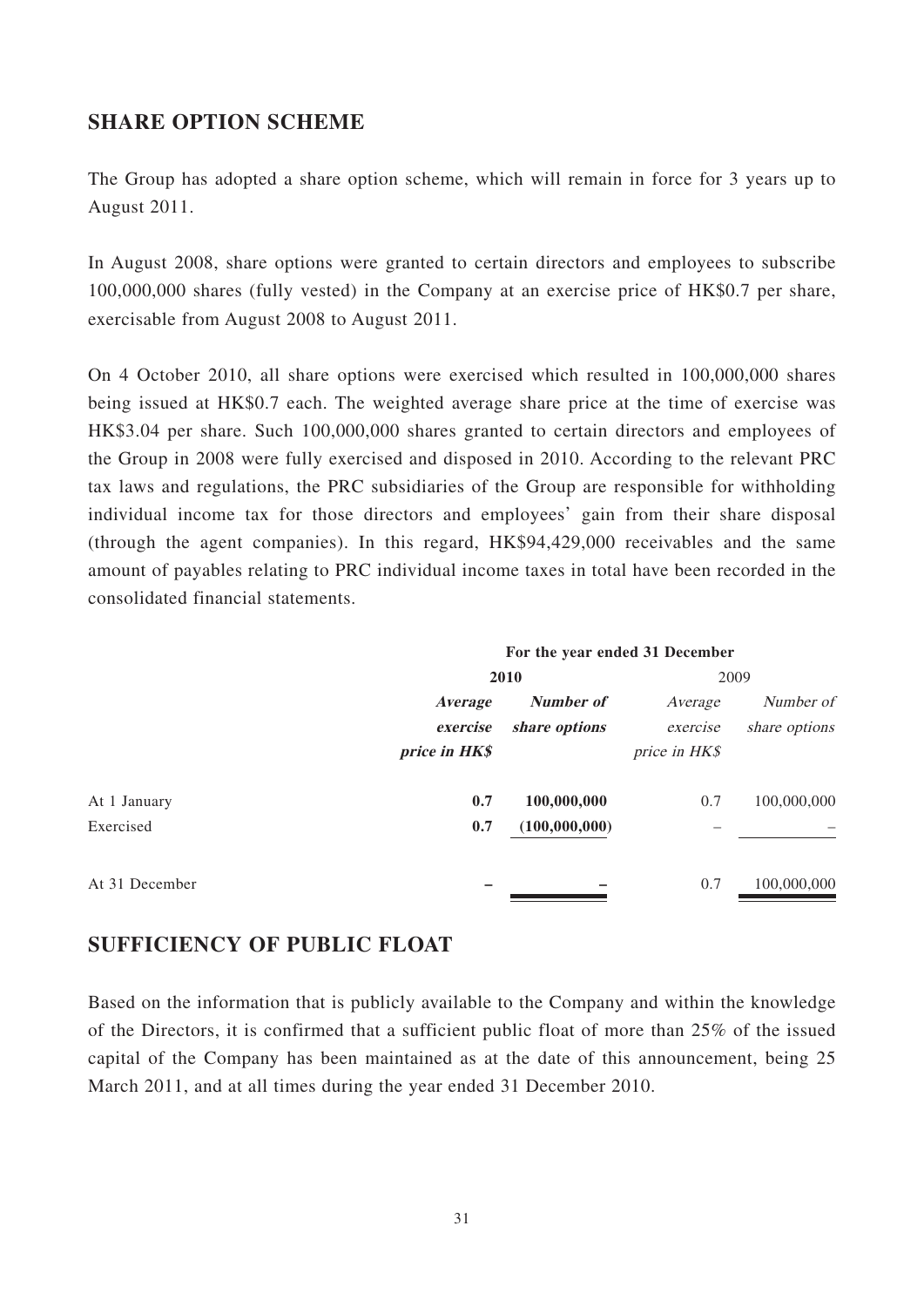# **MODEL CODE FOR SECURITIES TRANSACTIONS BY DIRECTORS**

The Board has adopted a code of conduct regarding Directors' securities transactions on terms no less exacting than the required standard set out in the Model Code for Securities Transactions by Directors of Listed Issuers as set out in Appendix 10 to the Listing Rules. All Directors have confirmed that there were not any non-compliance with the standard set out in the Model Code and the Company's code of conduct regarding Directors' securities transactions during the year ended 31 December 2010.

# **DIVIDENDS**

An interim dividend of HK\$0.02 per share was declared on 23 August 2010 and paid on 24 September 2010.

The Directors recommend the payment of a final dividend of HK\$0.02 per share which, together with the interim dividend of HK\$0.02 per share, will result in total dividends of HK\$0.04 (2009: HK\$0.04) per share for the year ended 31 December 2010. The final dividend is subject to approval by the shareholders at the annual general meeting to be held on 27 May 2011 and payable on 9 June 2011 if it is approved.

# **COMPLIANCE WITH THE CODE ON CORPORATE GOVERNANCE PRACTICES**

The Company applied the principles and complied with all requirements of the Code on Corporate Governance Practices ("CG Code") contained in Appendix 14 to the Listing Rules. During the year, the Company has complied with the applicable Code Provisions set out in the CG Code.

# **AUDIT COMMITTEE**

The audit committee of the Company has reviewed the Group's annual results for the year ended 31 December 2010 in conjunction with the Group's external auditors.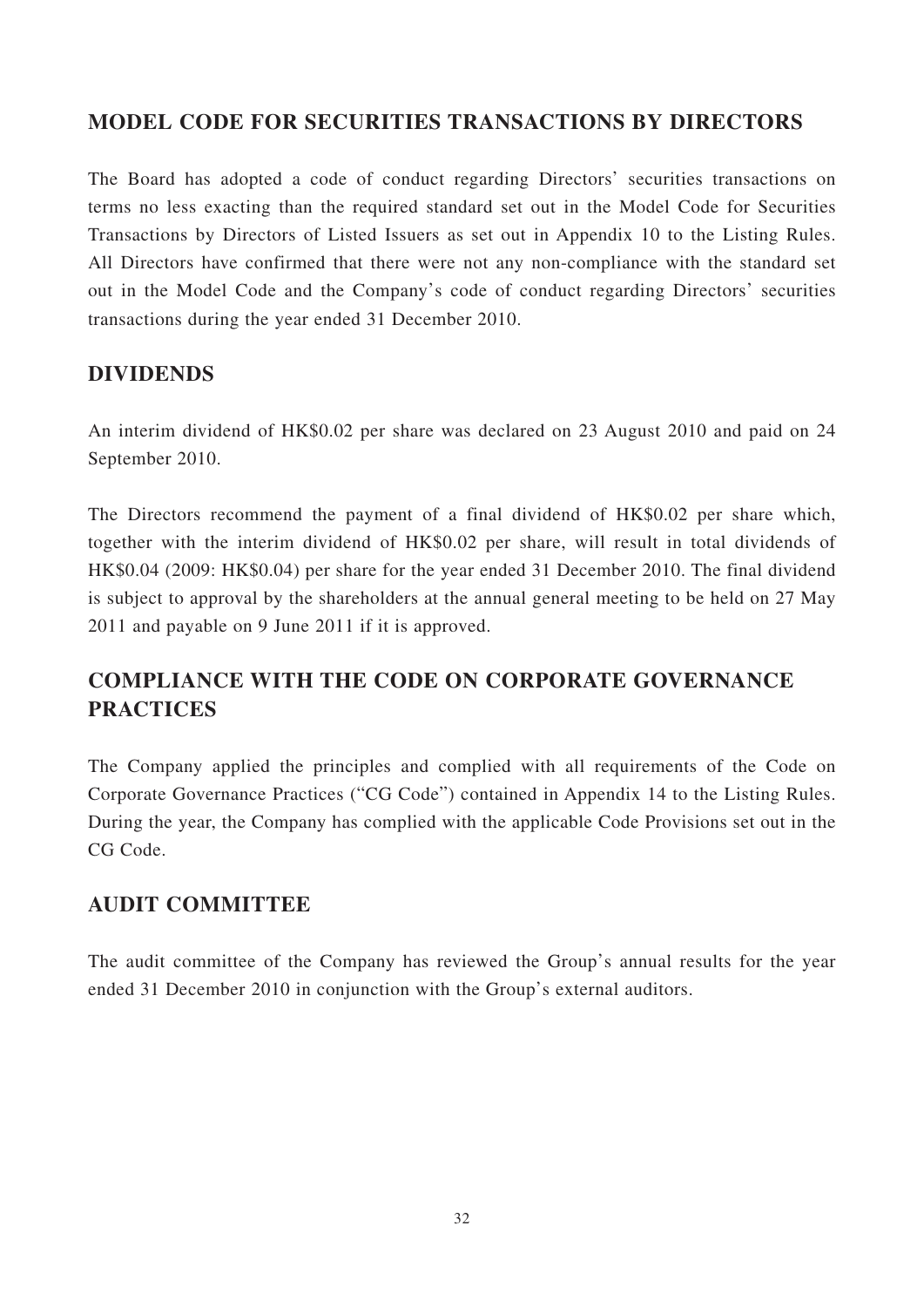The figures in respect of the preliminary announcement of the Group's results for the year ended 31 December 2010 have been agreed by the Company's auditor, PricewaterhouseCoopers, to the amounts set out in the Group's consolidated financial statements for the year. The work performed by PricewaterhouseCoopers in this respect did not constitute an assurance engagement in accordance with Hong Kong Standards on Auditing, Hong Kong Standards on Review Engagements or Hong Kong Standards on Assurance Engagements issued by the Hong Kong Institute of Certified Public Accountants and consequently no assurance has been expressed by PricewaterhouseCoopers on the preliminary announcement.

### **CLOSURE OF REGISTER OF MEMBERS**

The register of members of the Company will be closed from 24 May 2011 (Tuesday) to 27 May 2011 (Friday) (both days inclusive) during which period no transfer of Shares will be effected. In order to qualify for the proposed final dividend and the entitlement to attend and vote at the forthcoming annual general meeting, all transfer documents, accompanied by the relevant share certificates, must be lodged with the Company's branch share registrar and transfer office of the Company in Hong Kong, Computershare Hong Kong Investor Services Limited, at 17M Floor, Hopewell Centre, 183 Queen's Road East, Hong Kong not later than 4:30 p.m. on 23 May 2011 (Monday).

# **ANNUAL GENERAL MEETING**

The 2011 Annual General Meeting of the Company will be held at 10:00 a.m. on 27 May 2011 at Office 2809, 28th Floor, Office Tower, Convention Plaza, 1 Harbour Road, Wanchai, Hong Kong and a notice of annual general meeting will be published and despatched in due course.

# **PUBLICATION OF THE RESULTS ANNOUNCEMENT AND ANNUAL REPORT**

This results announcement will be published on the Company's website (www.lijun.com.hk). The 2010 annual report containing all the information required by the Listing Rules will be published on the website of Hong Kong Exchanges and Clearing Limited (www.hkex.com.hk) and will be despatched to the shareholders in due course.